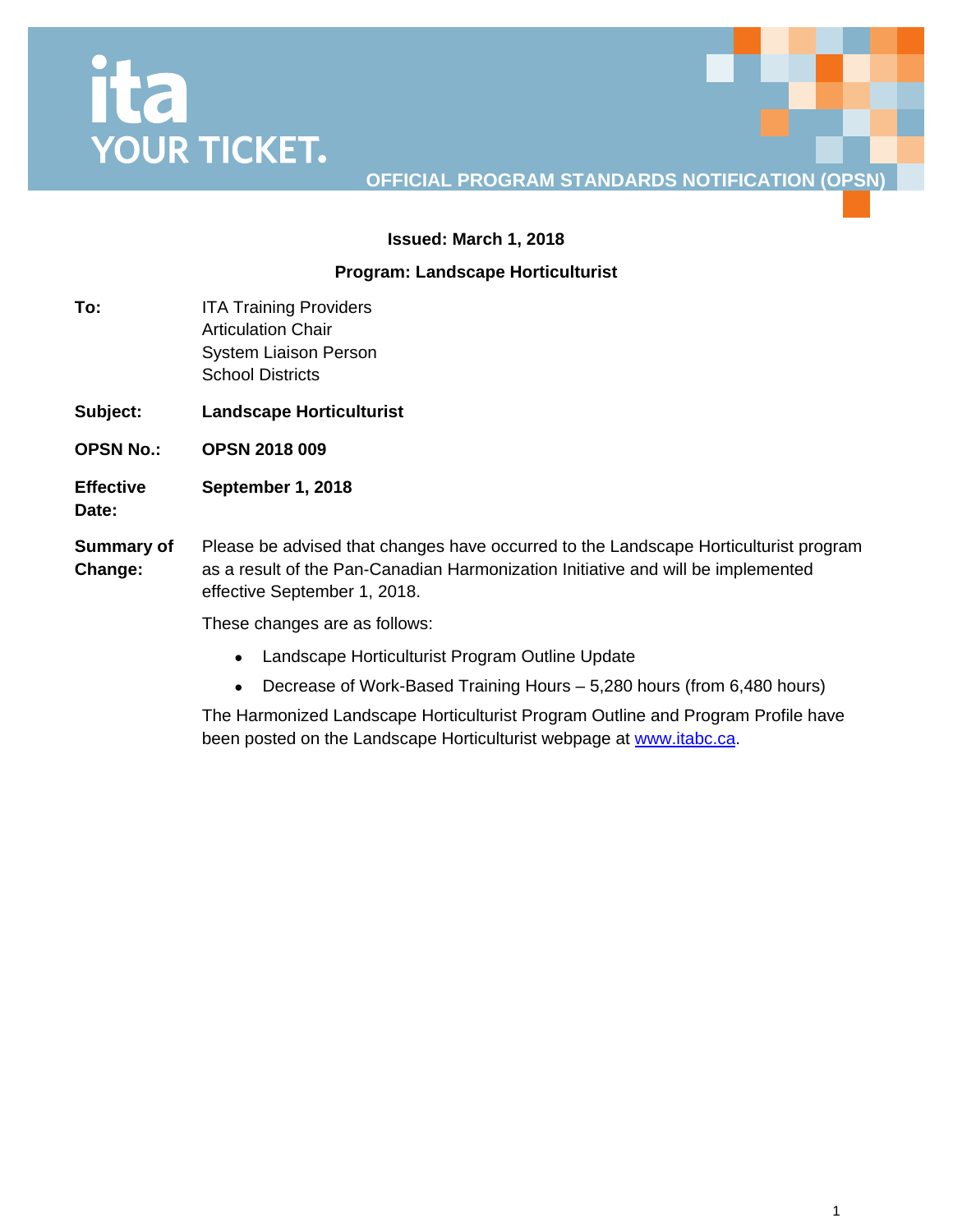

**Rationale:** At the request of industry, the Canadian Council of Directors of Apprenticeship's (CCDA) Harmonization Initiative was launched in Fall 2013, and endorsed by the Forum of Labour Market Ministers (FLMM) in 2014. The goal of Harmonization is to *substantively align* apprenticeship systems across Canada by making apprenticeship training requirements more consistent in Red Seal trades.

> In consultation with stakeholders, the CCDA identified four Harmonization priorities: trade name, total training hours (in-school plus on-the-job), number of training levels, and the sequencing of the training content.

Landscape Horticulturist is one of five trades identified for the third phase of Harmonization. After a series of consultations and pan-Canadian webinars, the finalized priorities for the Harmonized Landscape Horticulturist program were as follows:

|                                     | Landscape Horticulturist                                                                      | Changing<br>in BC? | What will it be?                                                                                                                                                                                                                                       |
|-------------------------------------|-----------------------------------------------------------------------------------------------|--------------------|--------------------------------------------------------------------------------------------------------------------------------------------------------------------------------------------------------------------------------------------------------|
|                                     | <b>Trade Name</b>                                                                             | No                 | Landscape Horticulturist                                                                                                                                                                                                                               |
|                                     | <b>Total Hours (Technical</b><br>Training + Work Based)                                       | Yes                | 6,000 total<br>(720 technical training + 5,280 work-<br>based)                                                                                                                                                                                         |
|                                     | <b>Number of Training Levels</b>                                                              | <b>No</b>          | $\overline{4}$                                                                                                                                                                                                                                         |
|                                     | <b>Training Sequence</b><br>(Order of subjects taught)                                        | Yes                | Changes to training sequence                                                                                                                                                                                                                           |
| <b>Details:</b>                     |                                                                                               |                    | A Landscape Horticulturist program review was conducted in September 2017 to align<br>BC's Landscape Horticulturist program to the Harmonized sequencing. The review<br>resulted in significant changes to the current sequence of technical training. |
|                                     | necessary.                                                                                    |                    | After conducting a Gap Analysis, it was determined that a transition strategy would be                                                                                                                                                                 |
|                                     |                                                                                               |                    | ITA will inform apprentices and employer sponsors of the changes to the program.                                                                                                                                                                       |
| <b>Attachments:</b>                 | Landscape Horticulturist Program Outline Review Details<br>Outline during the review process. |                    | This attachment provides details of the revisions made to the Landscape Horticulturist                                                                                                                                                                 |
| For more<br>information<br>contact: | <b>ITA Program Standards</b><br>email: programstandards@itabc.ca                              |                    |                                                                                                                                                                                                                                                        |
| CC:                                 | All Staff                                                                                     |                    |                                                                                                                                                                                                                                                        |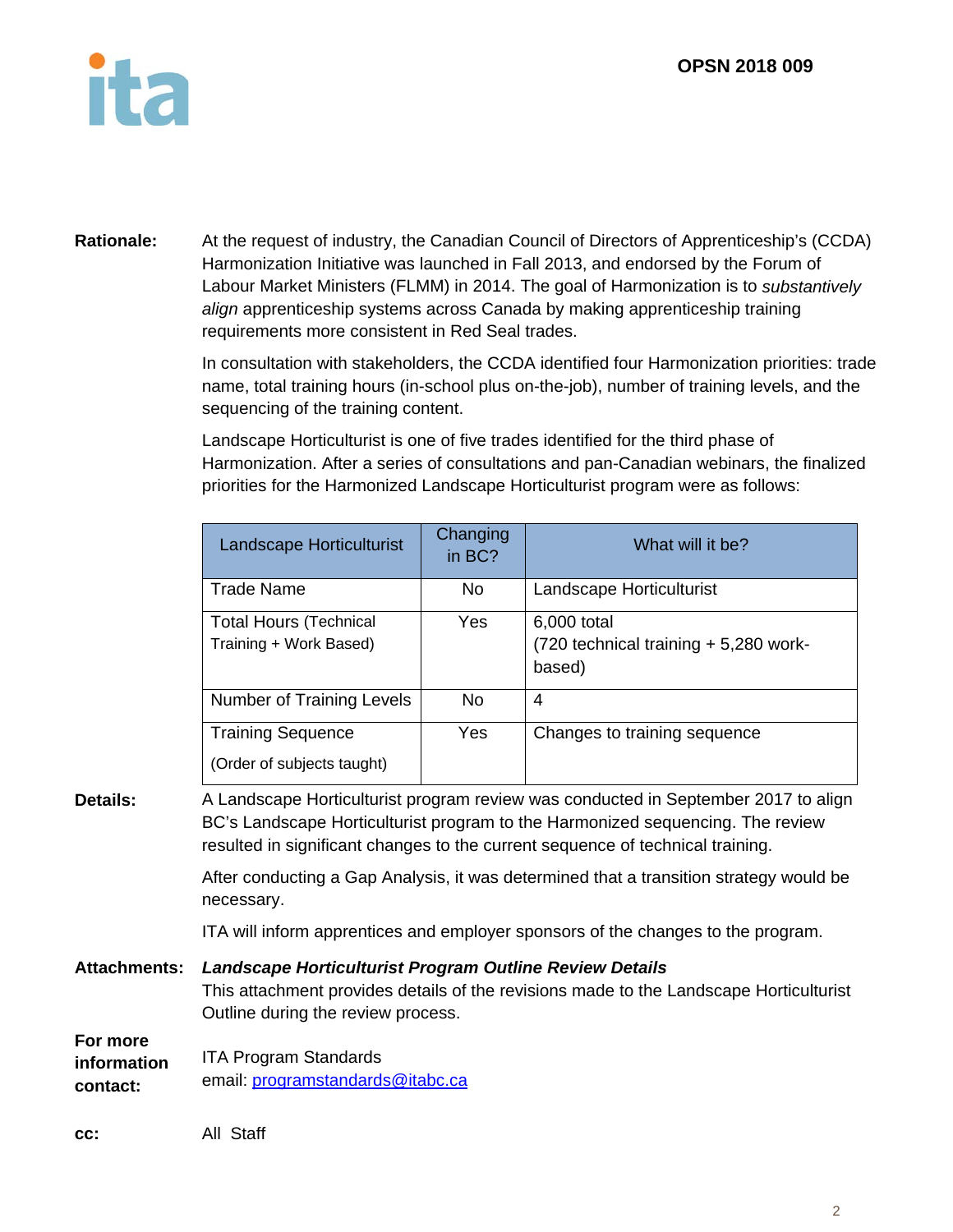| Key                                                                                   |
|---------------------------------------------------------------------------------------|
| <b>Blue Text = Gap (Missed content)</b>                                               |
| <b>Green Text = Overlap (Repeated content)</b>                                        |
| <b>Orange Text = New</b>                                                              |
| <b>Black Text = No level change</b>                                                   |
| ** Some content only. See description of change in <b>Details of Changes</b> document |
| <b>CL</b> = Current Level                                                             |
| <b>HL</b> = Harmonized Level                                                          |

## **Summary - Competency Migration**

**Overall:** The Occupational Analysis Chart (OAC) for Landscape Horticulture has been aligned to the Red Seal Occupational Standard (RSOS). Therefore, **all of the competencies have been**  renamed and restructured. This chart shows the finalized competency distribution for the Harmonized Landscape Horticulture program. It summarizes the major changes to the competencies, specifically the level they will be taught in.

| Landscape Horticulture Level 1 (HL)                                                                                             | Landscape Horticulture Level 2 (HL)      | Landscape Horticulture Level 3 (HL)      | Landscape Horticulture Level 4 (HL) |
|---------------------------------------------------------------------------------------------------------------------------------|------------------------------------------|------------------------------------------|-------------------------------------|
| Line A                                                                                                                          | Line A                                   | <b>Line A</b>                            | Line A                              |
| PERFORMS SAFETY-RELATED FUNCTIONS                                                                                               | <b>PERFORMS SAFETY-RELATED FUNCTIONS</b> | <b>PERFORMS SAFETY-RELATED FUNCTIONS</b> | PERFORMS SAFETY-RELATED FUNCTIONS   |
| A1<br>Uses personal protective equipment<br>(PPE) and safety equipment                                                          |                                          |                                          |                                     |
| CL1&2 (OLD A1 - Uses personal protective<br>equipment (PPE) and safety equipment) moved<br>to HL1 (but taught in context in L2) |                                          |                                          |                                     |
| CL1 (OLD A2 - Identify fire types and<br>extinguishing methods) stays in HL1 (but taught<br>in context in L2)                   |                                          |                                          |                                     |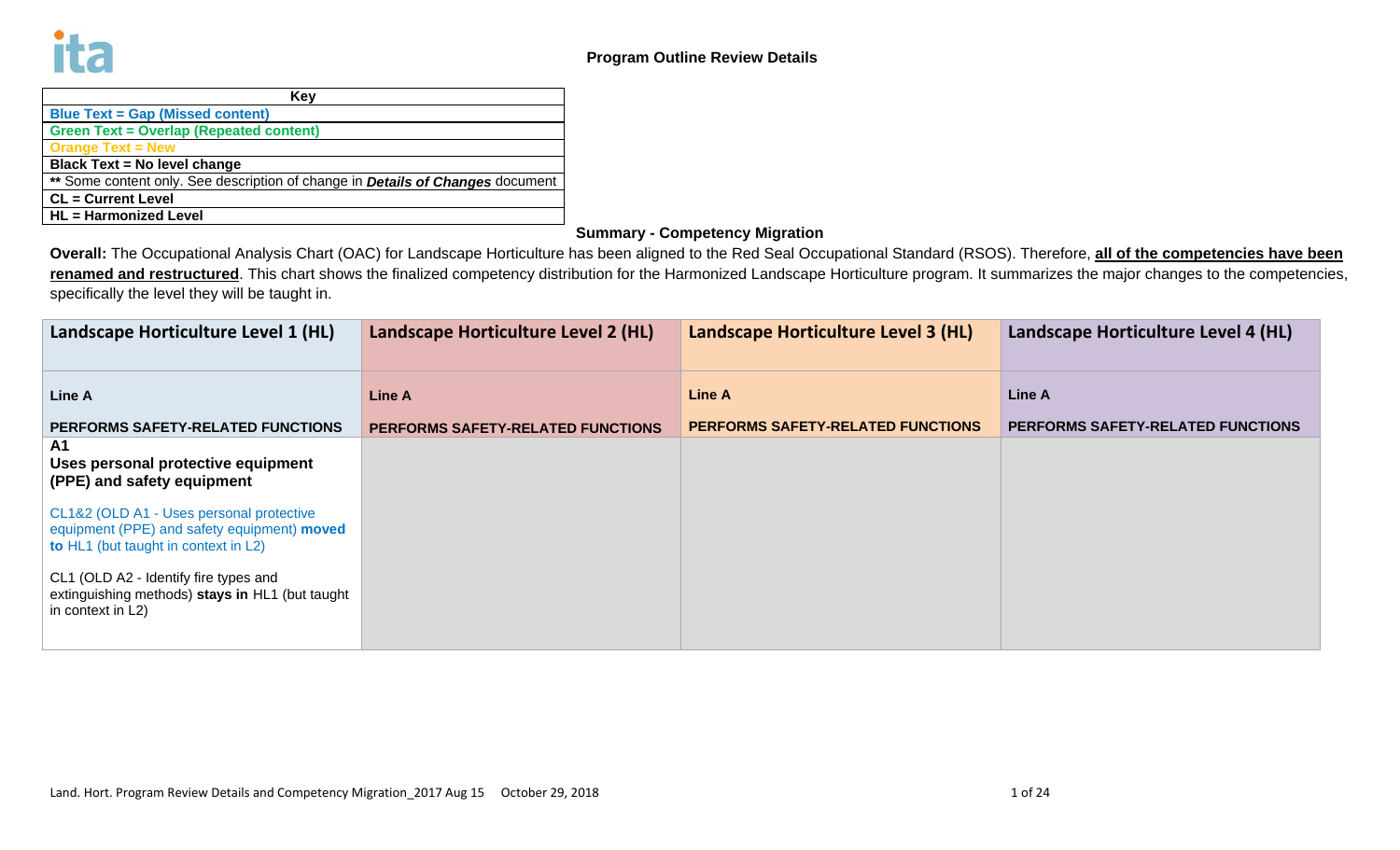

| Landscape Horticulture Level 1 (HL)                                                                                                                                                                                                                                                                                 | Landscape Horticulture Level 2 (HL)                                                                                                                                                                     | Landscape Horticulture Level 3 (HL)                                                                                                                                                                     | Landscape Horticulture Level 4 (HL)       |
|---------------------------------------------------------------------------------------------------------------------------------------------------------------------------------------------------------------------------------------------------------------------------------------------------------------------|---------------------------------------------------------------------------------------------------------------------------------------------------------------------------------------------------------|---------------------------------------------------------------------------------------------------------------------------------------------------------------------------------------------------------|-------------------------------------------|
| A2<br><b>Maintains safe work environment</b><br>CL1(OLD A3 - Uses WHMIS) stays in HL1 (but<br>taught in context in L2)<br>CL1 (OLD A4 - Recognize works hazards) stays<br>in HL1 (but taught in context in L2)<br>CL1,2 (OLD C10 - Maintain Safe Work<br>Environment) moved to HL1 (but taught in<br>context in L2) |                                                                                                                                                                                                         |                                                                                                                                                                                                         |                                           |
| <b>Line B</b>                                                                                                                                                                                                                                                                                                       | <b>Line B</b>                                                                                                                                                                                           | <b>Line B</b>                                                                                                                                                                                           | <b>Line B</b>                             |
| <b>USES TOOLS, EQUIPMENT AND VEHICLES</b>                                                                                                                                                                                                                                                                           | <b>USES TOOLS, EQUIPMENT AND VEHICLES</b>                                                                                                                                                               | <b>USES TOOLS, EQUIPMENT AND VEHICLES</b>                                                                                                                                                               | <b>USES TOOLS, EQUIPMENT AND VEHICLES</b> |
| <b>B1</b>                                                                                                                                                                                                                                                                                                           | <b>B1</b>                                                                                                                                                                                               | <b>B1</b>                                                                                                                                                                                               |                                           |
| <b>Uses hand tools</b>                                                                                                                                                                                                                                                                                              | <b>Uses hand tools</b>                                                                                                                                                                                  | <b>Uses hand tools</b>                                                                                                                                                                                  |                                           |
| CL 1, 2, 3, 4 (OLD B1 - Use and maintain hand                                                                                                                                                                                                                                                                       | CL 1, 2, 3, 4 (OLD B1 - Use and maintain hand                                                                                                                                                           | CL 1, 2, 3, 4 (OLD B1 - Use and maintain hand                                                                                                                                                           |                                           |
| tools and power tools) moved to HL 1, 2, 3 (but                                                                                                                                                                                                                                                                     | tools and power tools) moved to HL 1, 2, 3 (but                                                                                                                                                         | tools and power tools) moved to HL 1, 2, 3 (but                                                                                                                                                         |                                           |
| taught in context in L4.) *Same learning tasks at                                                                                                                                                                                                                                                                   | taught in context in L4.) *Same learning tasks at                                                                                                                                                       | taught in context in L4.) *Same learning tasks at                                                                                                                                                       |                                           |
| each level but tools are specific to the level                                                                                                                                                                                                                                                                      | each level but tools are specific to the level                                                                                                                                                          | each level but tools are specific to the level                                                                                                                                                          |                                           |
| <b>B2</b>                                                                                                                                                                                                                                                                                                           | <b>B2</b>                                                                                                                                                                                               | <b>B2</b>                                                                                                                                                                                               |                                           |
| <b>Uses power tools</b>                                                                                                                                                                                                                                                                                             | <b>Uses power tools</b>                                                                                                                                                                                 | <b>Uses power tools</b>                                                                                                                                                                                 |                                           |
| CL 1, 2, 3, 4 (OLD B1 - Use and maintain hand<br>tools and power tools) moved to HL 1, 2, 3 (but<br>taught in context in L4.) *Same learning tasks at                                                                                                                                                               | CL 1, 2, 3, 4 (OLD B1 - Use and maintain hand<br>tools and power tools) moved to HL 1, 2, 3 (but<br>taught in context in L4.) *Same learning tasks at<br>each level but tools are specific to the level | CL 1, 2, 3, 4 (OLD B1 - Use and maintain hand<br>tools and power tools) moved to HL 1, 2, 3 (but<br>taught in context in L4.) *Same learning tasks at<br>each level but tools are specific to the level |                                           |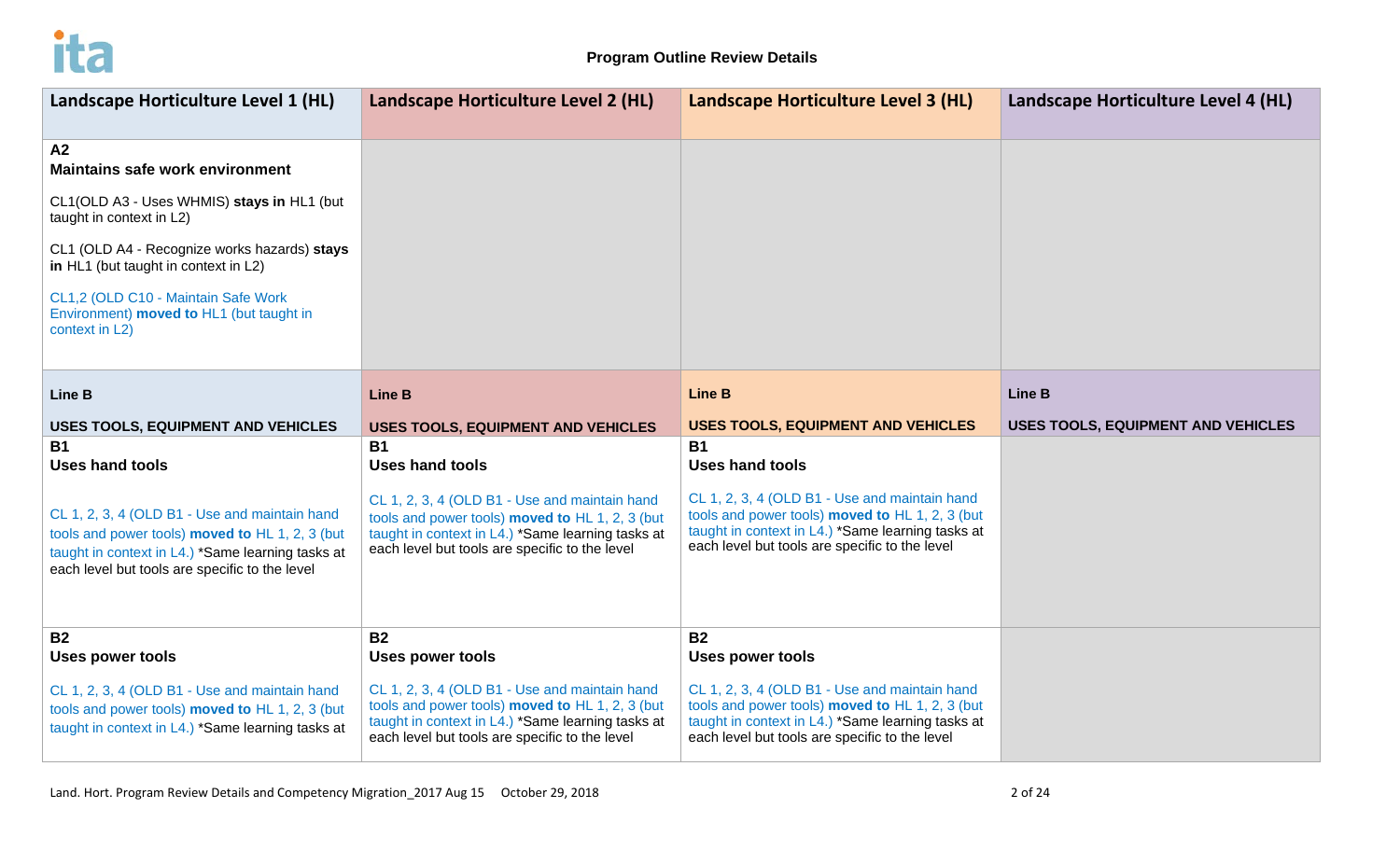

| Landscape Horticulture Level 1 (HL)                                                                                                                                                                                                          | Landscape Horticulture Level 2 (HL)                                                                                                                                                                                                                                                             | Landscape Horticulture Level 3 (HL)                                                                                                                                                                                                                                                                          | Landscape Horticulture Level 4 (HL) |
|----------------------------------------------------------------------------------------------------------------------------------------------------------------------------------------------------------------------------------------------|-------------------------------------------------------------------------------------------------------------------------------------------------------------------------------------------------------------------------------------------------------------------------------------------------|--------------------------------------------------------------------------------------------------------------------------------------------------------------------------------------------------------------------------------------------------------------------------------------------------------------|-------------------------------------|
| each level but tools are specific to the level                                                                                                                                                                                               |                                                                                                                                                                                                                                                                                                 |                                                                                                                                                                                                                                                                                                              |                                     |
| <b>B3</b><br><b>Uses measuring equipment</b>                                                                                                                                                                                                 | <b>B3</b><br><b>Uses measuring equipment</b>                                                                                                                                                                                                                                                    | <b>B3</b><br><b>Uses measuring equipment</b>                                                                                                                                                                                                                                                                 |                                     |
| CL1 (OLD B2 - Use and maintain measuring<br>equipment) moved to HL1,2,3 *Same learning<br>tasks at each level but equipment is specific to<br>the level                                                                                      | CL1 (OLD B2 - Use and maintain measuring<br>equipment) moved to HL1,2,3 *Same learning<br>tasks at each level but equipment is specific to<br>the level                                                                                                                                         | CL1 (OLD B2 - Use and maintain measuring<br>equipment) moved to HL1,2,3 *Same learning<br>tasks at each level but equipment is specific to<br>the level                                                                                                                                                      |                                     |
| <b>B4</b><br>Uses vehicles and motorized equipment,<br>trailers and attachments                                                                                                                                                              | <b>B4</b><br>Uses vehicles and motorized equipment,<br>trailers and attachments                                                                                                                                                                                                                 | <b>B4</b><br>Uses vehicles and motorized equipment,<br>trailers and attachments                                                                                                                                                                                                                              |                                     |
| CL1&2 (OLD B3 - Operate vehicles and<br>motorized equipment & OLD B4 - Maintain<br>vehicles and motorized equipment) CL2 (OLD B5<br>- Use and maintain vehicle attachments) moved<br>to $HL1,2,3$<br>*Content in HL1 = basic engine systems, | CL1&2 (OLD B3 - Operate vehicles and<br>motorized equipment & OLD B4 - Maintain<br>vehicles and motorized equipment) CL2 (OLD B5<br>- Use and maintain vehicle attachments) moved<br>to HL1,2,3<br>*Content in HL2 = basic vehicle systems and<br>components, selection, inspection, operation, | CL1&2 (OLD B3 - Operate vehicles and<br>motorized equipment & OLD B4 - Maintain<br>vehicles and motorized equipment) CL2 (OLD B5<br>- Use and maintain vehicle attachments) moved<br>to HL1,2,3<br>*Content in HL3 = Environmental considerations<br>when selecting, maintenance of equipment<br>attachments |                                     |
| cleaning, pre-operation check, and<br>maintenance/repair, inspection, operation                                                                                                                                                              | attaching trailer to vehicle                                                                                                                                                                                                                                                                    |                                                                                                                                                                                                                                                                                                              |                                     |
| Line C                                                                                                                                                                                                                                       | Line C                                                                                                                                                                                                                                                                                          | <b>Line C</b>                                                                                                                                                                                                                                                                                                | Line C                              |
| <b>ORGANIZES WORK</b>                                                                                                                                                                                                                        | <b>ORGANIZES WORK</b>                                                                                                                                                                                                                                                                           | <b>ORGANIZES WORK</b>                                                                                                                                                                                                                                                                                        | <b>ORGANIZES WORK</b>               |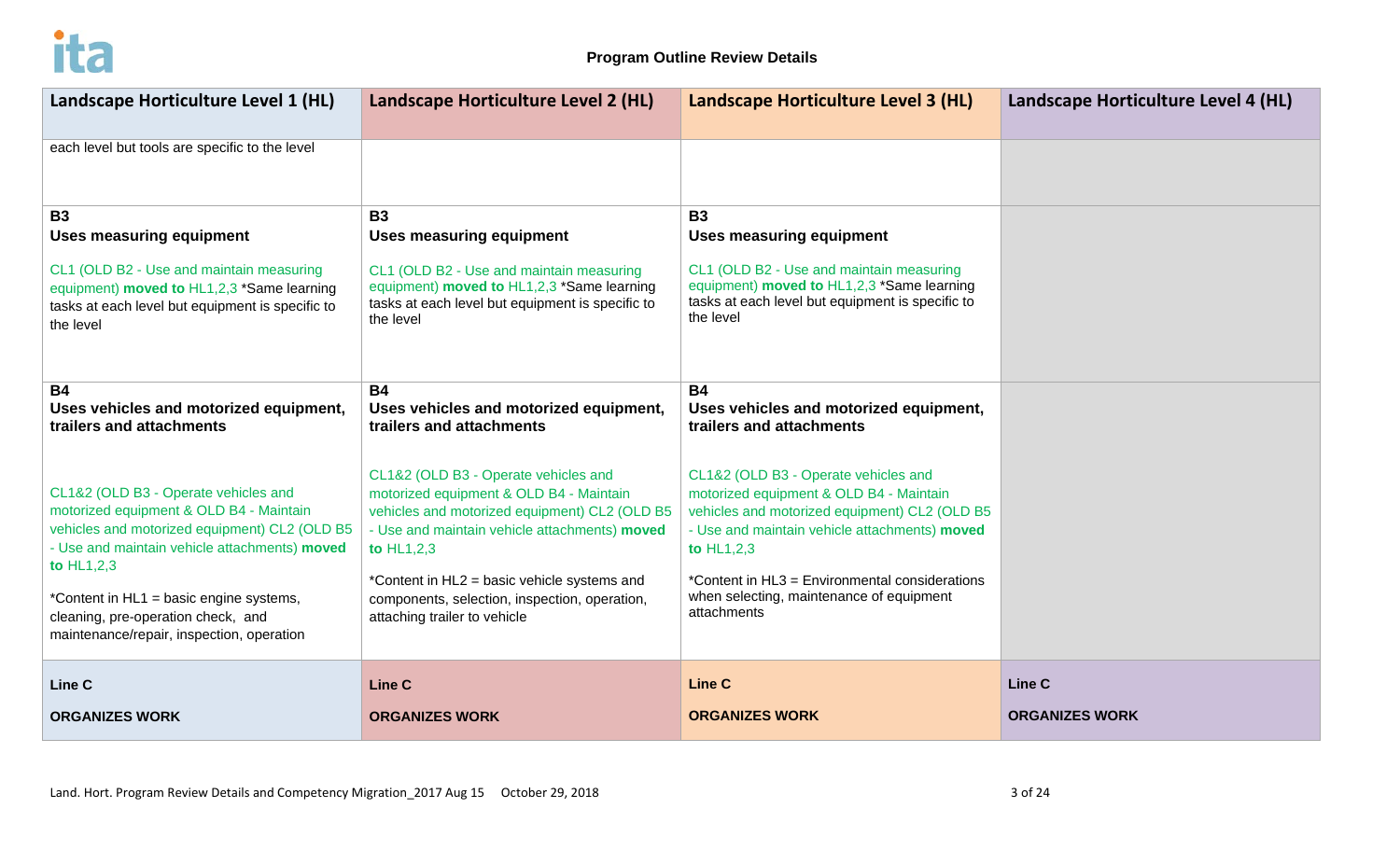

| Landscape Horticulture Level 1 (HL)                                           | Landscape Horticulture Level 2 (HL)                                                  | Landscape Horticulture Level 3 (HL)           | Landscape Horticulture Level 4 (HL)                                                     |
|-------------------------------------------------------------------------------|--------------------------------------------------------------------------------------|-----------------------------------------------|-----------------------------------------------------------------------------------------|
| C <sub>1</sub>                                                                | C <sub>1</sub>                                                                       | C <sub>1</sub>                                | C <sub>1</sub>                                                                          |
| <b>Performs site assessments</b>                                              | <b>Performs site assessments</b>                                                     | <b>Performs site assessments</b>              | <b>Performs site assessments</b>                                                        |
| CL3 (OLD C1 - Performs site assessments)                                      | CL3 (OLD C1 - Performs site assessments)                                             | CL3 (OLD C1 - Performs site assessments)      | CL3 (OLD C1 - Performs site assessments)                                                |
| moved to HL1,2,3,4                                                            | moved to HL1,2,3,4                                                                   | moved to HL1,2,3,4                            | moved to HL1,2,3,4                                                                      |
| *Content in HL1 = visual inspection, security                                 | *Content in HL2 = public and private markings,                                       | *Content in HL3 = protecting site conditions, | *Content in HL4 = environmental conditions                                              |
| requirements                                                                  | soil tests and erosion                                                               | assess soils                                  |                                                                                         |
| CL3 (OLD E7 - Assess landscape sites with<br>respect to soils) moved to HL1,2 | CL3 (OLD E7 - Assess landscape sites with<br>respect to soils) moved to HL1,2        |                                               |                                                                                         |
| *Content in HL1 = soils, compaction, drainage,<br>slope                       | *Content in HL2 = erosion                                                            |                                               |                                                                                         |
|                                                                               | CL4 (OLD I1 - Maintain growing media (LT2 -<br>assessing growing media) moved to HL2 |                                               |                                                                                         |
| C <sub>2</sub>                                                                | C <sub>2</sub>                                                                       | C <sub>2</sub>                                | C <sub>2</sub>                                                                          |
| Uses documentation and reference                                              | Uses documentation and reference                                                     | Uses documentation and reference              | <b>Uses documentation and reference</b>                                                 |
| material                                                                      | material                                                                             | material                                      | material                                                                                |
| CL3 (OLD C2 - Uses documentation and                                          | CL3 (OLD C2 - uses documentation and                                                 | CL3 (OLD C2 - uses documentation and          | CL3 (OLD C2 - uses documentation and                                                    |
| reference material) moved to HL1,2,3,4                                        | reference material) moved to HL1,2,3,4                                               | reference material) moved to HL1,2,3,4        | reference material) moved to HL1,2,3,4                                                  |
| *Content in HL1 = documents, safety, textbooks                                | *Content in HL2 = interpret documentation                                            | *Content in HL3 = field books and catalogues  | *Content in HL4 = interpret drawings and design<br>intent, documentation for estimating |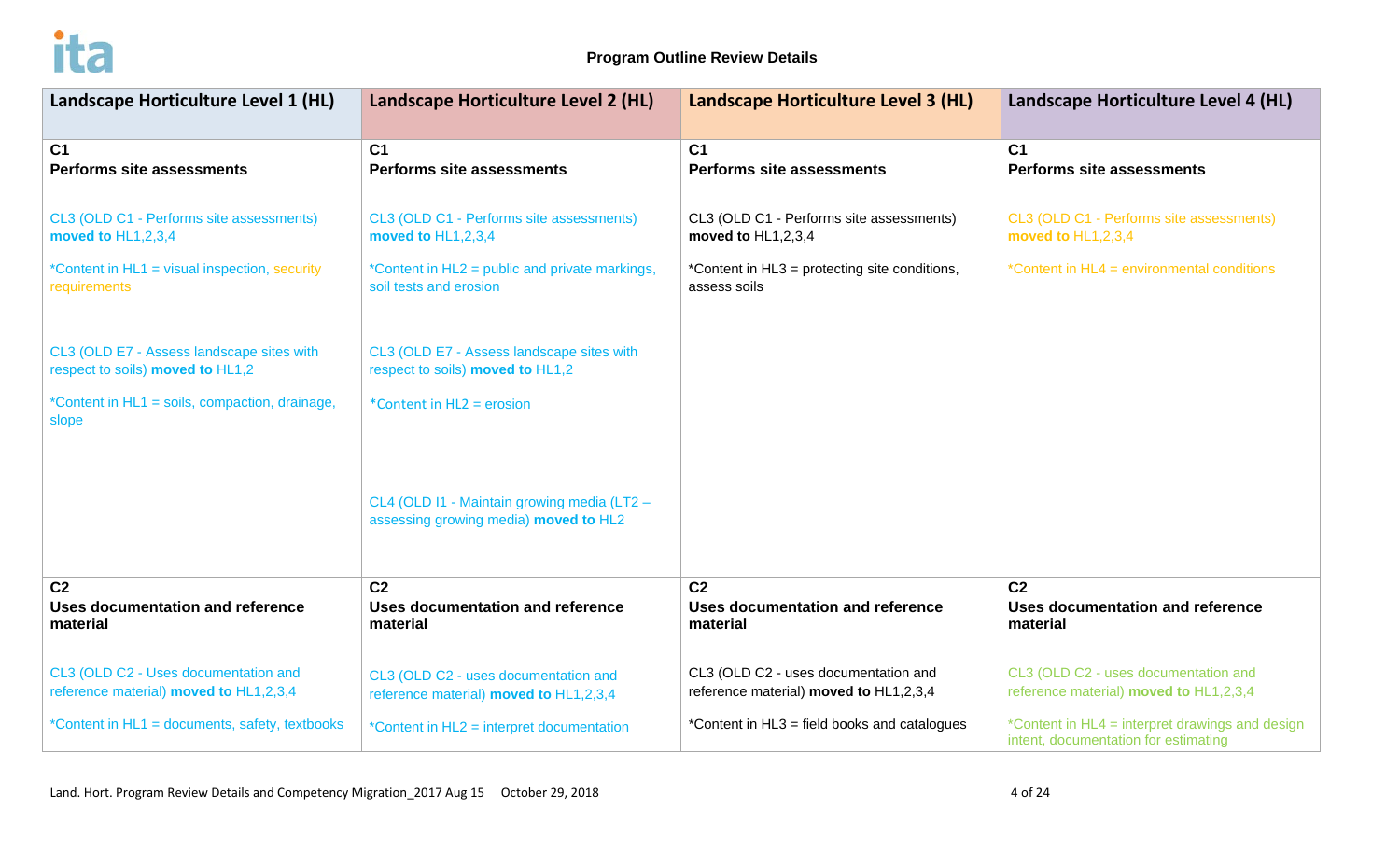

| Landscape Horticulture Level 1 (HL)                                          | Landscape Horticulture Level 2 (HL)                                                                              | Landscape Horticulture Level 3 (HL)                      | Landscape Horticulture Level 4 (HL)                      |
|------------------------------------------------------------------------------|------------------------------------------------------------------------------------------------------------------|----------------------------------------------------------|----------------------------------------------------------|
|                                                                              |                                                                                                                  |                                                          |                                                          |
| CL3 (OLD C4 - Comply with policies and<br>regulations) moved to HL HL1,2,3,4 | CL3 (OLD C4 - comply with policies and<br>regulations) moved to HL HL1,2,3,4                                     |                                                          |                                                          |
| *Content in HL1 = safety regs, contacting<br>authorities and locators        | *Content in HL2 = compliance                                                                                     |                                                          |                                                          |
|                                                                              | CL 4 (OLD D4 - Prepare estimates for basic<br>landscape installation projects: LT1 - read plans)<br>moved to HL2 |                                                          |                                                          |
|                                                                              | CL3 (OLD F1 - Interpret landscape plans) moved<br>to HL <sub>2</sub>                                             |                                                          |                                                          |
| C <sub>3</sub><br><b>Maintains records</b>                                   | C <sub>3</sub><br><b>Maintains records</b>                                                                       | C <sub>3</sub><br><b>Maintains records</b>               | C <sub>3</sub><br><b>Maintains records</b>               |
| CL3 (OLD C3 - Maintains Records) moved to<br>HL1, 2, 3, 4                    | CL3 (OLD C3- Maintains Records) moved to<br>HL1,2,3,4                                                            | CL3 (OLD C3- Maintains Records) moved to<br>HL1, 2, 3, 4 | CL3 (OLD C3- Maintains Records) moved to<br>HL1, 2, 3, 4 |
| *Content in HL1 = safety records, tool and                                   | *Content in HL2 = additional records                                                                             | *Content in HL3 = shipping and receiving, client         | *Content in HL4 = work records, IPM program              |
| equipment records                                                            | CL4 (OLD C7 - Orders plants and materials:<br>packing slips) moved to HL2)                                       | communication                                            |                                                          |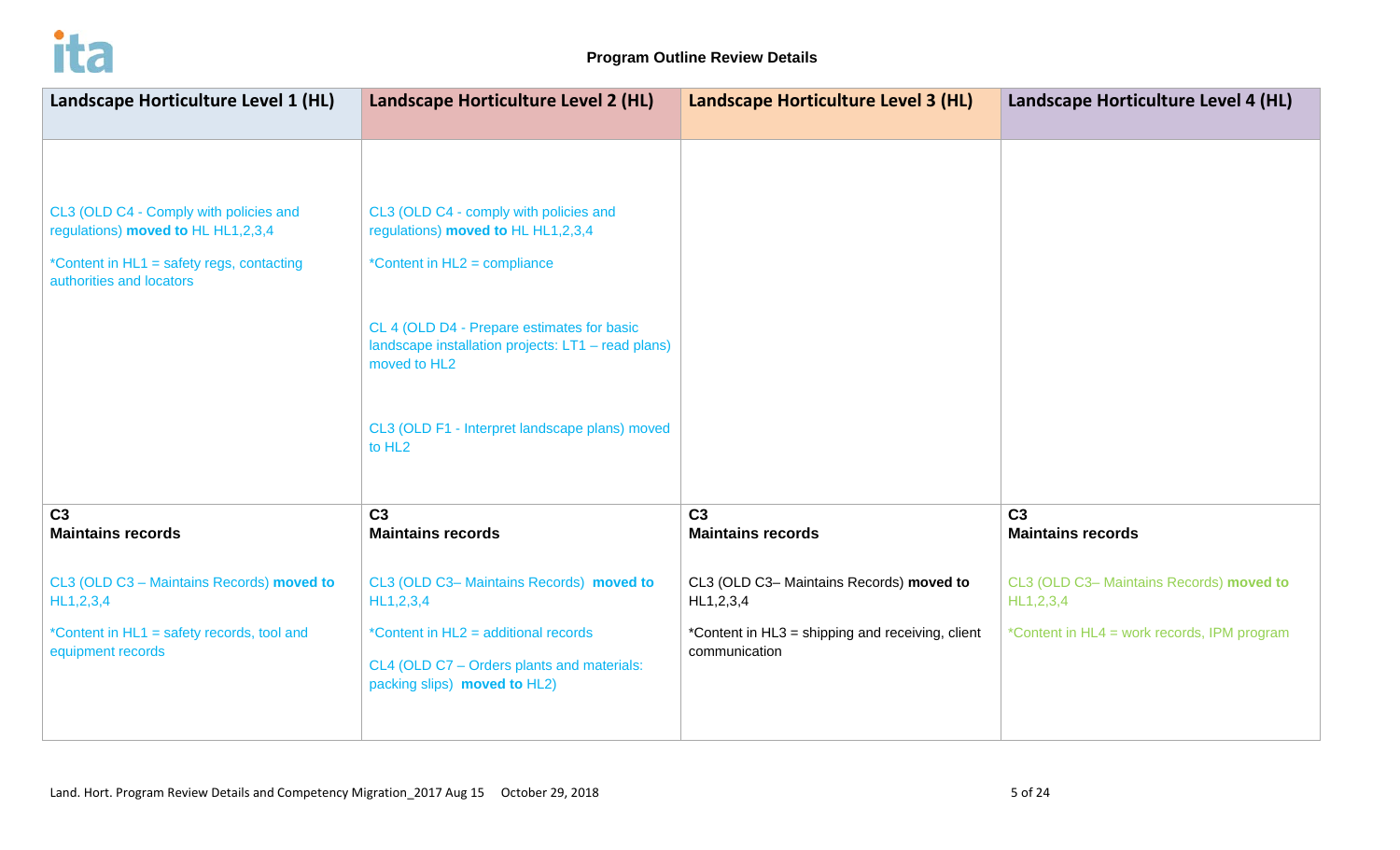

| Landscape Horticulture Level 1 (HL) | Landscape Horticulture Level 2 (HL)                                       | Landscape Horticulture Level 3 (HL)                                       | Landscape Horticulture Level 4 (HL)                                      |
|-------------------------------------|---------------------------------------------------------------------------|---------------------------------------------------------------------------|--------------------------------------------------------------------------|
|                                     |                                                                           | C <sub>4</sub><br>Participates in job planning activities                 | C <sub>4</sub><br>Participates in job planning activities                |
|                                     |                                                                           | CL3 (OLD C5 - Plans daily tasks) moved to HL<br>3,4                       | CL3 (OLD C5 - Plans daily tasks) moved to HL<br>3,4                      |
|                                     |                                                                           | *Content in HL3 = prioritize and sequence tasks                           | *Content in HL4 = modify tasks, delegate tasks                           |
|                                     |                                                                           |                                                                           |                                                                          |
|                                     |                                                                           | CL3 (OLD F2 - Participate in job planning<br>activities) moved to HL3,4   | CL3 (OLD F2 - Participates in job planning<br>activities) moved to HL3,4 |
|                                     |                                                                           | *Content in HL3 = verify materials                                        | *Content in HL4 = schedule labour, materials,<br>tools, equipment        |
|                                     |                                                                           | C <sub>5</sub>                                                            |                                                                          |
|                                     |                                                                           | <b>Orders materials</b>                                                   |                                                                          |
|                                     |                                                                           | CL4 (OLD C7 - Orders plants and materials)<br>moved to HL3                |                                                                          |
|                                     | C6<br><b>Organizes materials and equipment</b>                            | C6<br><b>Organizes materials and equipment</b>                            |                                                                          |
|                                     | CL2 (OLD C9 - Organize plants, materials and<br>equipment) moved to HL2,3 | CL2 (OLD C9 - Organize plants, materials and<br>equipment) moved to HL2,3 |                                                                          |
|                                     | *Content in HL2 = inspection, verification,<br>describe storage areas     | *Content in HL3 = receive, unload, record,<br>handle                      |                                                                          |
|                                     |                                                                           |                                                                           |                                                                          |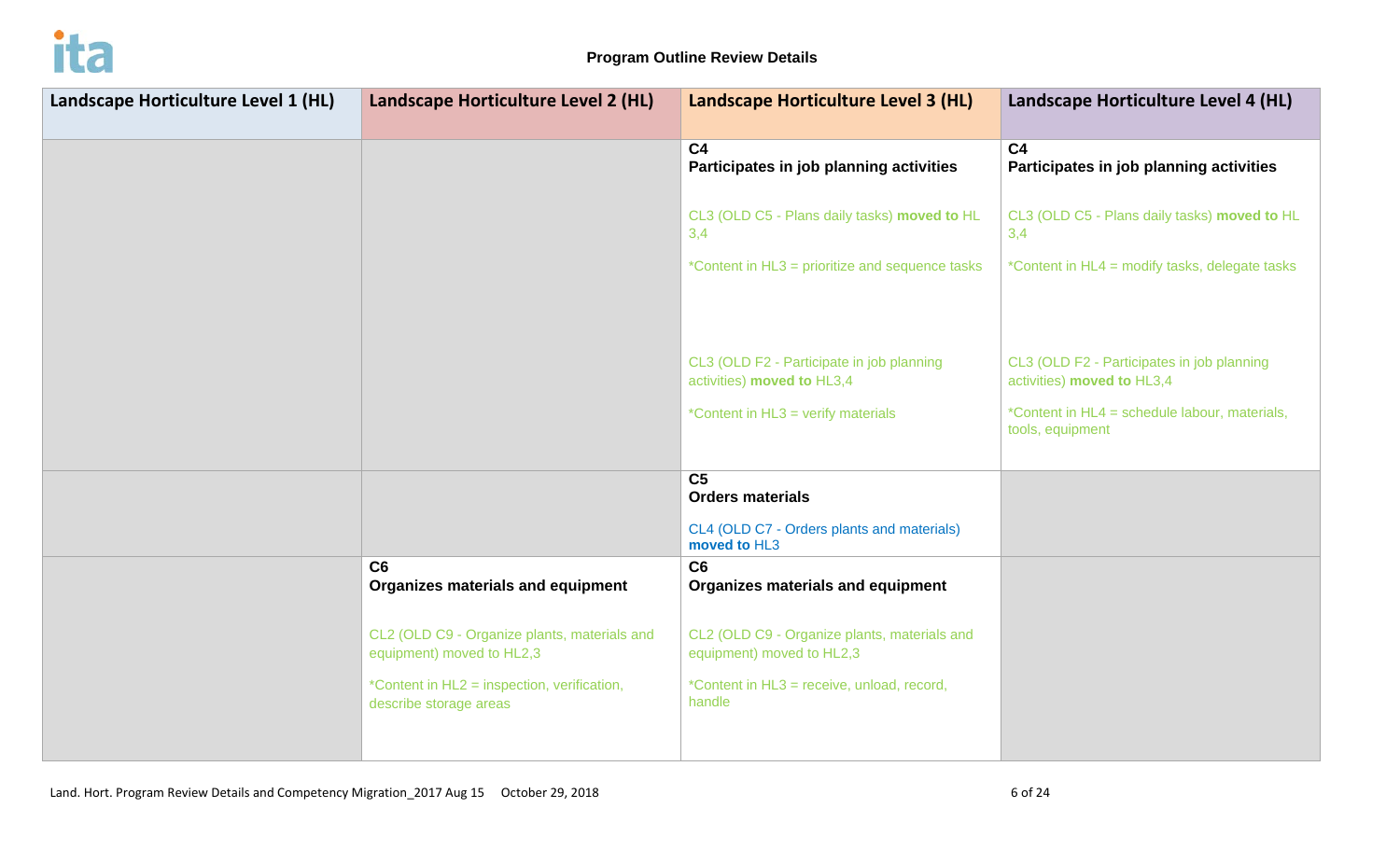

| Landscape Horticulture Level 1 (HL)                                                                    | Landscape Horticulture Level 2 (HL)                                                           | Landscape Horticulture Level 3 (HL)                                                                         | Landscape Horticulture Level 4 (HL) |
|--------------------------------------------------------------------------------------------------------|-----------------------------------------------------------------------------------------------|-------------------------------------------------------------------------------------------------------------|-------------------------------------|
| C7<br><b>Transports materials</b>                                                                      | C <sub>7</sub><br><b>Transports materials</b>                                                 |                                                                                                             |                                     |
| CL3 (OLD C8 - Transports Materials) moved to<br>HL1,2<br>*Content in HL1 = prepare for transport       | CL3 (OLD C8 - Transports Materials) moved to<br>HL1,2<br>*Content in HL2 = load and transport |                                                                                                             |                                     |
| C8<br><b>Transports equipment</b>                                                                      | C8<br><b>Transports equipment</b>                                                             |                                                                                                             |                                     |
| CL3,4 (OLD B6 - Transports equipment) moved<br>to $HL1,2$<br>*Content in HL1 = secure, load and unload | CL3,4 (OLD B6 - Transports equipment) moved<br>to $HL1,2$<br>*Content in HL $2 =$ transports  |                                                                                                             |                                     |
| <b>Line D</b>                                                                                          | <b>Line D</b>                                                                                 | <b>Line D</b>                                                                                               | Line D                              |
| PARTICIPATES IN MARKETING AND SALES                                                                    | <b>PARTICIPATES IN MARKETING AND SALES</b>                                                    | PARTICIPATES IN MARKETING AND SALES                                                                         | PARTICIPATES IN MARKETING AND SALES |
|                                                                                                        |                                                                                               | D <sub>1</sub><br><b>Controls inventory</b><br>(OLD D1 - Controls inventory) = No change                    |                                     |
|                                                                                                        |                                                                                               | D <sub>2</sub><br>Sells products and services<br>CL4 (OLD D2 - Sells products and services)<br>moved to HL3 |                                     |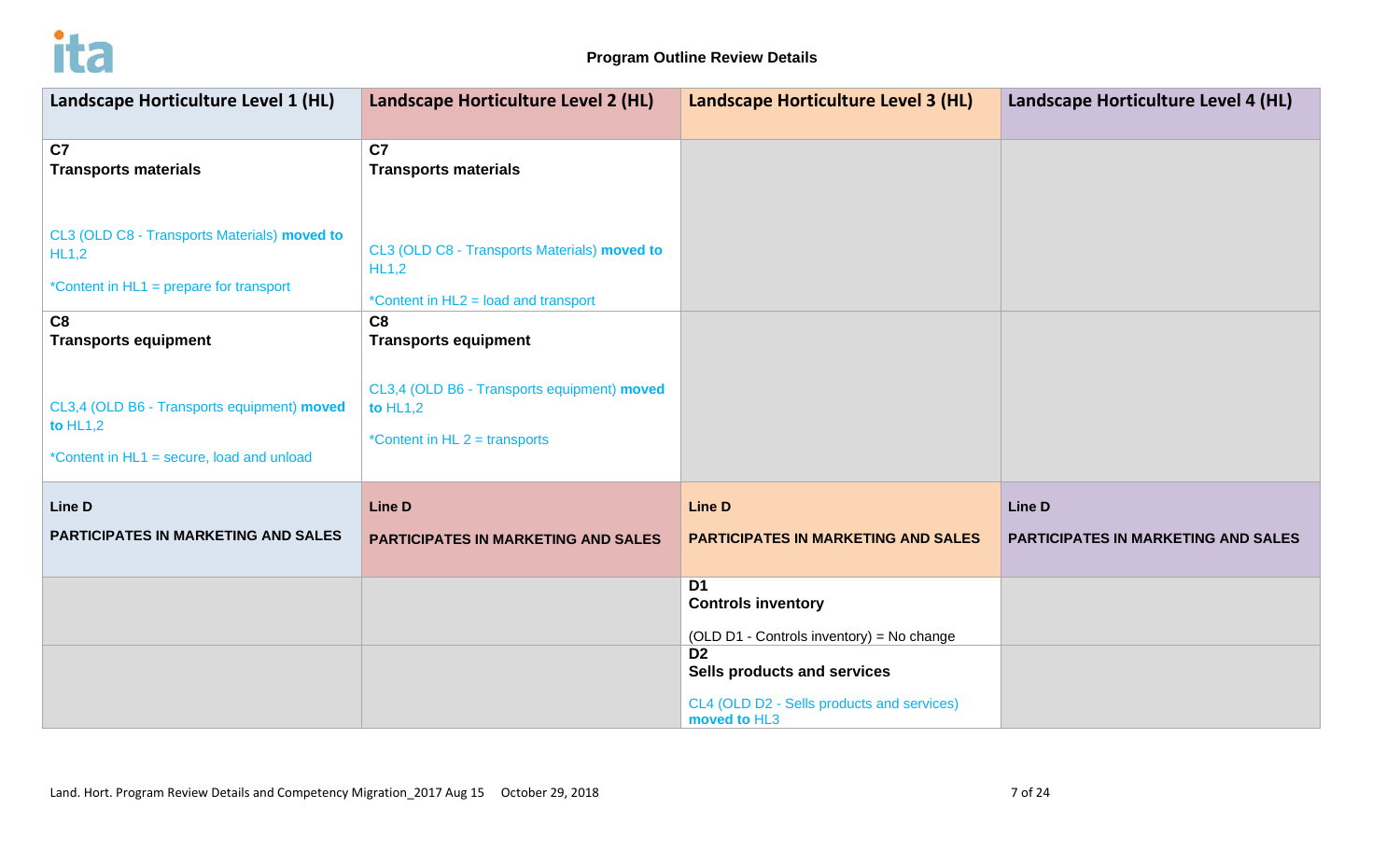

| Landscape Horticulture Level 1 (HL)                                                   | Landscape Horticulture Level 2 (HL)                         | Landscape Horticulture Level 3 (HL)                                                                  | Landscape Horticulture Level 4 (HL)                                                                                                   |
|---------------------------------------------------------------------------------------|-------------------------------------------------------------|------------------------------------------------------------------------------------------------------|---------------------------------------------------------------------------------------------------------------------------------------|
|                                                                                       |                                                             | D <sub>3</sub><br><b>Maintains customer relations</b><br>CL4 (OLD D3 - Maintains customer relations) |                                                                                                                                       |
|                                                                                       |                                                             | moved to HL3                                                                                         | D <sub>4</sub><br><b>Prepares estimates</b><br>(OLD D4 - Prepares estimates for basic<br>landscape installation projects) = No change |
| Line E                                                                                | <b>Line E</b>                                               | <b>Line E</b>                                                                                        | <b>Line E</b>                                                                                                                         |
| <b>USE COMMUNICATION AND MENTORING</b><br><b>TECHNIQUES</b>                           | <b>USE COMMUNICATION AND MENTORING</b><br><b>TECHNIQUES</b> | <b>USE COMMUNICATION AND MENTORING</b><br><b>TECHNIQUES</b>                                          | <b>USE COMMUNICATION AND MENTORING</b><br><b>TECHNIQUES</b>                                                                           |
| E <sub>1</sub><br><b>Uses communication techniques</b>                                |                                                             |                                                                                                      |                                                                                                                                       |
| CL1,2 (OLD C6- Communicate with others)<br>moved to HL1 (but taught in context in L2) |                                                             |                                                                                                      |                                                                                                                                       |
|                                                                                       |                                                             |                                                                                                      | E <sub>2</sub><br><b>Uses mentoring techniques</b>                                                                                    |
|                                                                                       |                                                             |                                                                                                      | CL1(OLD C11 - Examine interpersonal and<br>supervisory skills) (LT 2,3,6) and CL2 moved to<br>HL4                                     |
|                                                                                       |                                                             |                                                                                                      |                                                                                                                                       |
| <b>Line F</b>                                                                         | <b>Line F</b>                                               | <b>Line F</b>                                                                                        | <b>Line F</b>                                                                                                                         |
| <b>APPLIES HORTICULTURAL PRACTICES</b>                                                | <b>APPLIES HORTICULTURAL PRACTICES</b>                      | <b>APPLIES HORTICULTURAL PRACTICES</b>                                                               | <b>APPLIES HORTICULTURAL PRACTICES</b>                                                                                                |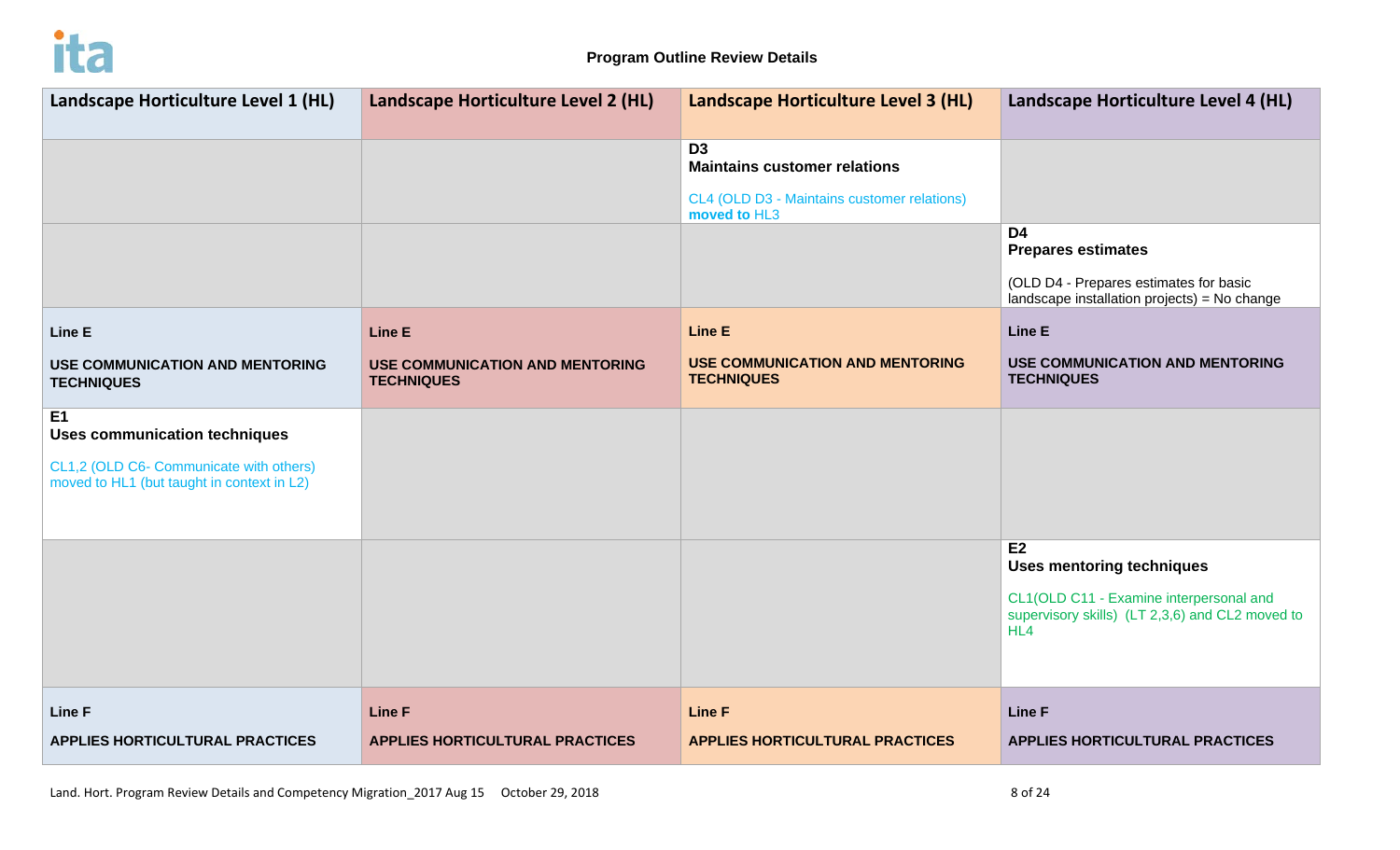

| Landscape Horticulture Level 1 (HL)                                                                                                                                                                                                                                                              | Landscape Horticulture Level 2 (HL)                                                                                                                                                                                                            | Landscape Horticulture Level 3 (HL)                                                                                                                                                           | Landscape Horticulture Level 4 (HL)                                                                                                                                                                               |
|--------------------------------------------------------------------------------------------------------------------------------------------------------------------------------------------------------------------------------------------------------------------------------------------------|------------------------------------------------------------------------------------------------------------------------------------------------------------------------------------------------------------------------------------------------|-----------------------------------------------------------------------------------------------------------------------------------------------------------------------------------------------|-------------------------------------------------------------------------------------------------------------------------------------------------------------------------------------------------------------------|
| F1<br><b>Practices basic plant science</b><br>CL1,2 (OLD E4 - Describe plant science as it<br>applies to Horticulture) = No change in number of<br>levels<br>*Content in HL1 = plant morphological<br>characteristics                                                                            | F <sub>1</sub><br><b>Practices basic plant science</b><br>CL 1,2 (OLD E4 - Describe plant science as it<br>applies to Horticulture) = No change in number of<br>levels<br>*Content in HL2 = internal anatomy                                   |                                                                                                                                                                                               |                                                                                                                                                                                                                   |
| F <sub>2</sub><br>Identifies plants and plant requirements                                                                                                                                                                                                                                       | F <sub>2</sub><br>Identifies plants and plant requirements                                                                                                                                                                                     | F <sub>2</sub><br>Identifies plants and plant requirements                                                                                                                                    | F <sub>2</sub><br>Identifies plants and plant requirements                                                                                                                                                        |
| CL1,2,3,4 (OLD E1 - Identify plants and plant<br>requirements) = No change in number of levels<br>*Content in HL1= plant requirements,<br>morphological characteristics, growing<br>requirements                                                                                                 | CL1,2,3,4 (OLD E1 - identify plants and plant<br>requirements) = No change in number of levels<br>*Content in HL2 = weed and invasive plants                                                                                                   | CL1,2,3,4 (OLD E1 - Identify plants and plant<br>requirements) = No change in number of levels<br>*Content in HL3 = tropical, floral, interior<br>situations, plants for difficult situations | CL1,2,3,4 (OLD E1 - Identify plants and plant<br>requirements) = No change in number of levels<br>*Content in HL4 = native and seasonal plants in<br>BC, plants for green infrastructure and edible<br>landscapes |
| F <sub>3</sub><br>Manages plant health and growing<br>conditions<br>CL2 (OLD E2 - Manages growing conditions)<br>moved to HL1,2<br>*Content in HL1 = conditions and practices for<br>plant health, plant stress<br>CL1 (OLD E3 - Manage pests and diseases (LT<br>1-2:plant stress) moved to HL1 | F <sub>3</sub><br>Manages plant health and growing<br>conditions<br>CL2 (OLD E2 - Manages growing conditions)<br>moved to HL1,2<br>*Content in HL2 = test samples, develop plan for<br>growing conditions, apply fertilizers and<br>amendments |                                                                                                                                                                                               |                                                                                                                                                                                                                   |
|                                                                                                                                                                                                                                                                                                  | F4                                                                                                                                                                                                                                             | F4                                                                                                                                                                                            |                                                                                                                                                                                                                   |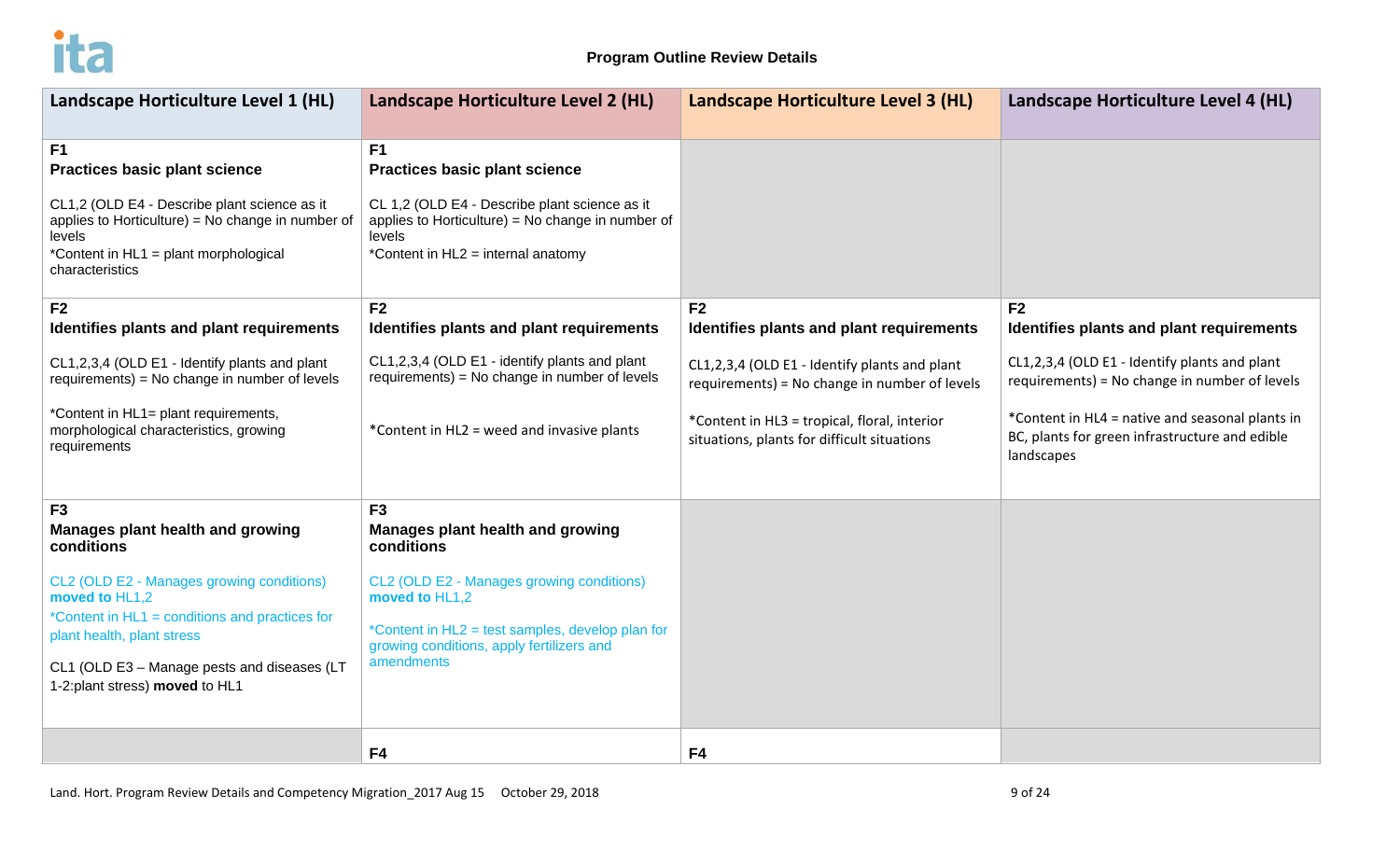

| Landscape Horticulture Level 1 (HL)                          | Landscape Horticulture Level 2 (HL)                                                                      | Landscape Horticulture Level 3 (HL)                                                                                              | Landscape Horticulture Level 4 (HL)                               |
|--------------------------------------------------------------|----------------------------------------------------------------------------------------------------------|----------------------------------------------------------------------------------------------------------------------------------|-------------------------------------------------------------------|
|                                                              | <b>Prunes plant materials</b>                                                                            | <b>Prunes plant materials</b>                                                                                                    |                                                                   |
|                                                              | CL3 (OLD I5 - Demonstrate basic pruning of<br>trees, shrubs, groundcovers and vines) moved<br>to $HL2,3$ | CL3 (OLD I5 - Demonstrate basic pruning of<br>trees, shrubs, groundcovers and vines) moved<br>to $HL2,3$                         |                                                                   |
|                                                              | *Content in HL2 = shrubs, vines, groundcover                                                             | *Content in HL3 = trees                                                                                                          |                                                                   |
|                                                              |                                                                                                          | CL4 (OLD I6 - Describe cultural maintenance of<br>trees, shrubs, groundcovers and vines $-$ (LT 5)<br>Hazard trees) moved to HL3 |                                                                   |
|                                                              |                                                                                                          | F <sub>5</sub><br>Manages pests, diseases and invasive<br>species                                                                | F <sub>5</sub><br>Manages pests, diseases and invasive<br>species |
|                                                              |                                                                                                          | CL1,2,3,4 (OLD E3 - Manage pests and<br>diseases) moved to HL3,4                                                                 | CL1,2,3,4 (OLD E3 - Manage pests and<br>diseases) moved to HL3,4  |
|                                                              |                                                                                                          | *Content in HL3 = characteristics, treatment<br>methods                                                                          | *Content in HL4 = quarantine protocol, IPM<br>program             |
|                                                              |                                                                                                          |                                                                                                                                  |                                                                   |
|                                                              |                                                                                                          |                                                                                                                                  |                                                                   |
| Line G                                                       | <b>Line G</b>                                                                                            | <b>Line G</b>                                                                                                                    | Line G                                                            |
| <b>APPLIES ENVIRONMENTAL PRACTICES</b>                       | <b>APPLIES ENVIRONMENTAL PRACTICES</b>                                                                   | <b>APPLIES ENVIRONMENTAL PRACTICES</b>                                                                                           | <b>APPLIES ENVIRONMENTAL PRACTICES</b>                            |
| G <sub>1</sub><br><b>Practices environmental stewardship</b> | G <sub>1</sub><br><b>Practices environmental stewardship</b>                                             | G <sub>1</sub><br><b>Practices environmental stewardship</b>                                                                     | G <sub>1</sub><br><b>Practices environmental stewardship</b>      |

Land. Hort. Program Review Details and Competency Migration\_2017 Aug 15 October 29, 2018 10 and 10 Details and Competency Migration\_2017 Aug 15 October 29, 2018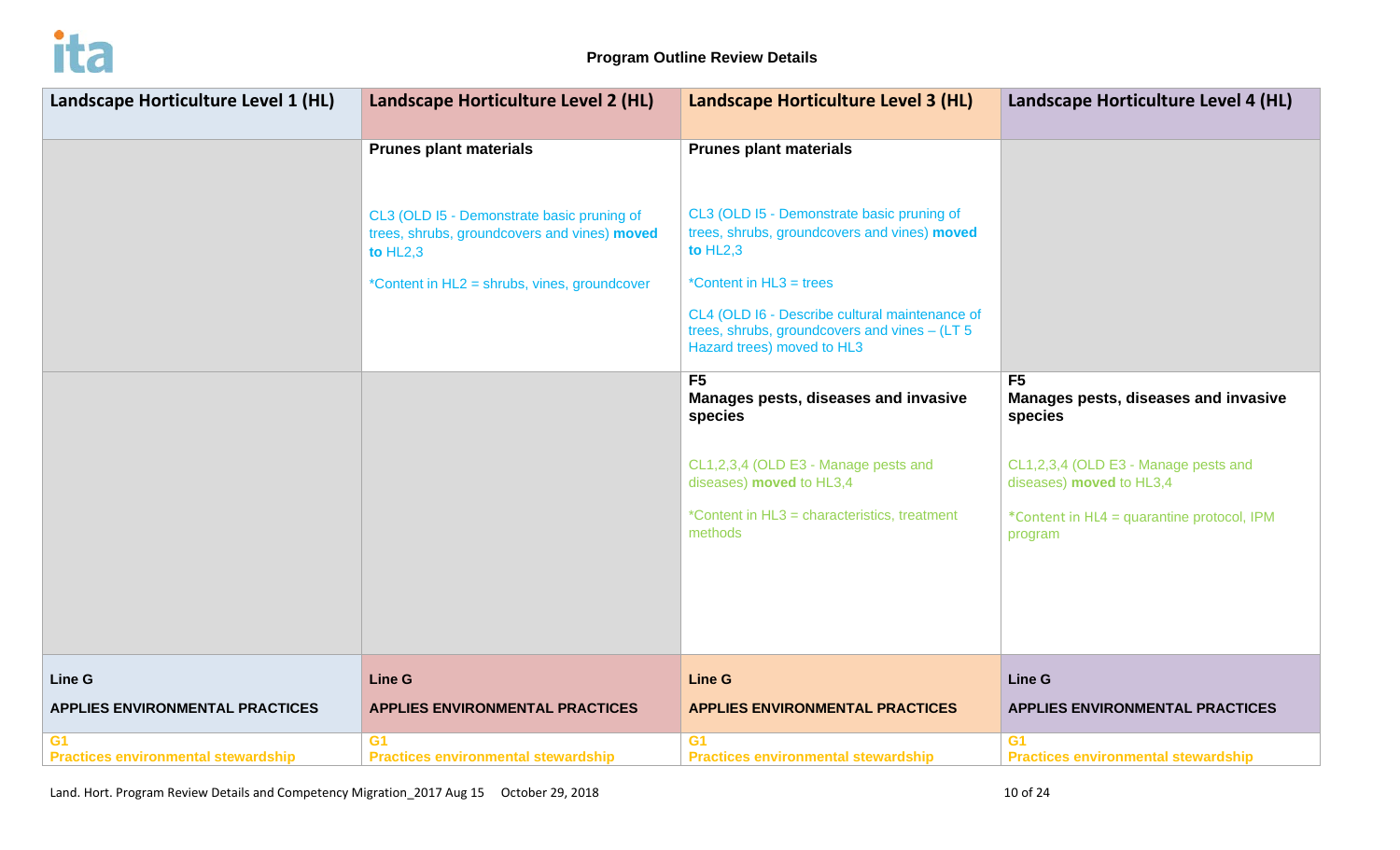

| Landscape Horticulture Level 1 (HL)                                                                                | Landscape Horticulture Level 2 (HL)                                                                                   | Landscape Horticulture Level 3 (HL) | Landscape Horticulture Level 4 (HL)                         |
|--------------------------------------------------------------------------------------------------------------------|-----------------------------------------------------------------------------------------------------------------------|-------------------------------------|-------------------------------------------------------------|
|                                                                                                                    |                                                                                                                       |                                     |                                                             |
| CL3 (OLD H4 - Installs steps and retaining walls:<br>LT4 - standards for environmental protection)<br>moved to HL1 |                                                                                                                       |                                     |                                                             |
|                                                                                                                    |                                                                                                                       |                                     | G <sub>2</sub><br><b>Practices biodiversity enhancement</b> |
| G <sub>3</sub><br><b>Practices soil stewardship</b>                                                                | G <sub>3</sub><br><b>Practices soil stewardship</b>                                                                   |                                     |                                                             |
| CL1 (OLD E5 - Describe physical and biological<br>characteristics of soil and soilless media) moved<br>to $HL1,2$  | CL1 (OLD E5 - Describe physical and biological<br>characteristics of soil and soilless media) moved<br>to $HL1,2$     |                                     |                                                             |
| *HL 1 will be a basic introduction as this exceeds<br>level requirement for RSOS                                   | *Content in HL2 = interpreting results                                                                                |                                     |                                                             |
| *Content in HL1 = soil and soil management, soil<br>tests,                                                         |                                                                                                                       |                                     |                                                             |
| CL2 (OLD E6 - Describe chemical characteristics<br>of soil and soilless media) moved to HL1,2                      | CL2 (OLD E6 - Describe chemical characteristics<br>of soil and soilless media) moved to HL1,2                         |                                     |                                                             |
| *Content in HL1 = soil and soil management, soil<br>tests,                                                         | *Content in HL2 = interpreting results                                                                                |                                     |                                                             |
|                                                                                                                    | CL3 (OLD E7 - Assess landscape sites with<br>respect to soils: $LT 7 - site$ remediation) moved<br>to HL <sub>2</sub> |                                     |                                                             |
|                                                                                                                    | CL4 (OLD I1 - Maintain growing media: LT4,5 -                                                                         |                                     |                                                             |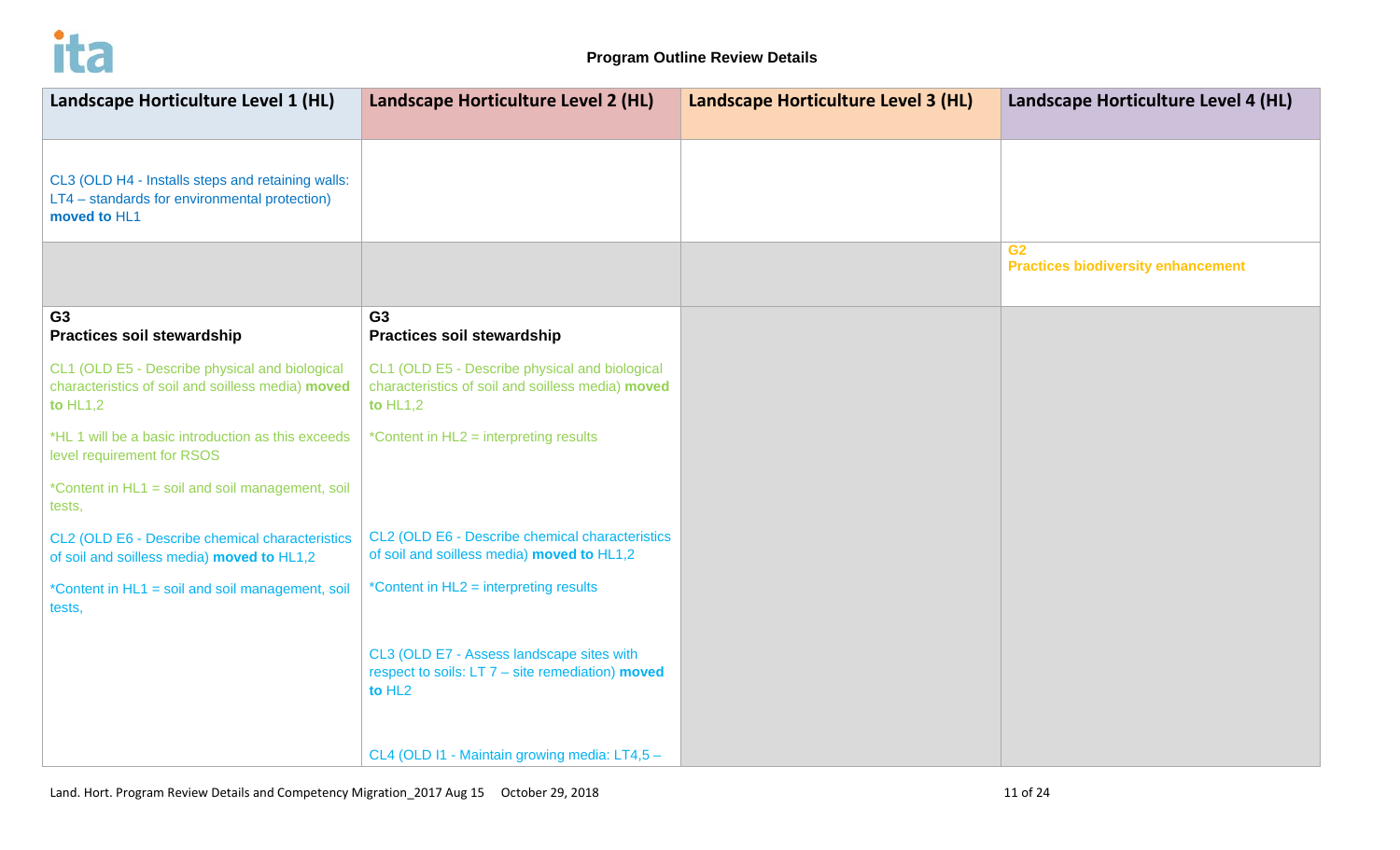

| Landscape Horticulture Level 1 (HL)                                                                 | Landscape Horticulture Level 2 (HL)                                                                | Landscape Horticulture Level 3 (HL)                             | Landscape Horticulture Level 4 (HL)                                                                                                                                               |  |
|-----------------------------------------------------------------------------------------------------|----------------------------------------------------------------------------------------------------|-----------------------------------------------------------------|-----------------------------------------------------------------------------------------------------------------------------------------------------------------------------------|--|
|                                                                                                     | soil and water samples, amending growing<br>media) moved to HL2                                    |                                                                 |                                                                                                                                                                                   |  |
|                                                                                                     | G <sub>4</sub><br><b>Practices water stewardship</b>                                               | G <sub>4</sub><br><b>Practices water stewardship</b>            |                                                                                                                                                                                   |  |
| <b>Line H</b><br>PERFORMS PRE-CONSTRUCTION<br><b>ACTIVITIES</b>                                     | <b>Line H</b><br>PERFORMS PRE-CONSTRUCTION<br><b>ACTIVITIES</b>                                    | <b>Line H</b><br>PERFORMS PRE-CONSTRUCTION<br><b>ACTIVITIES</b> | Line H<br>PERFORMS PRE-CONSTRUCTION<br><b>ACTIVITIES</b>                                                                                                                          |  |
|                                                                                                     |                                                                                                    |                                                                 | H1<br>Participates in landscape design<br>activities<br>(OLD F4 - Examines the principles of garden<br>design and participate in basic landscape design<br>activities) =No change |  |
|                                                                                                     | H <sub>2</sub><br><b>Prepares construction site</b>                                                |                                                                 |                                                                                                                                                                                   |  |
|                                                                                                     | CL3 (OLD F3 - Prepares site) moved to HL2                                                          |                                                                 |                                                                                                                                                                                   |  |
|                                                                                                     | CL 3 (OLD I1 - Maintain growing media-LT 5 -<br>protect site elements) moved to HL2                |                                                                 |                                                                                                                                                                                   |  |
|                                                                                                     | CL 3 (OLD H4 - Installs steps and retaining walls:<br>LT $5$ – protect site elements) moved to HL2 |                                                                 |                                                                                                                                                                                   |  |
| H <sub>3</sub><br><b>Performs grading</b>                                                           |                                                                                                    |                                                                 |                                                                                                                                                                                   |  |
| CL3 (OLD E7 - Assess landscape sites with<br>respect to soils: LT 4 – cut and fill, site hydrology) |                                                                                                    |                                                                 |                                                                                                                                                                                   |  |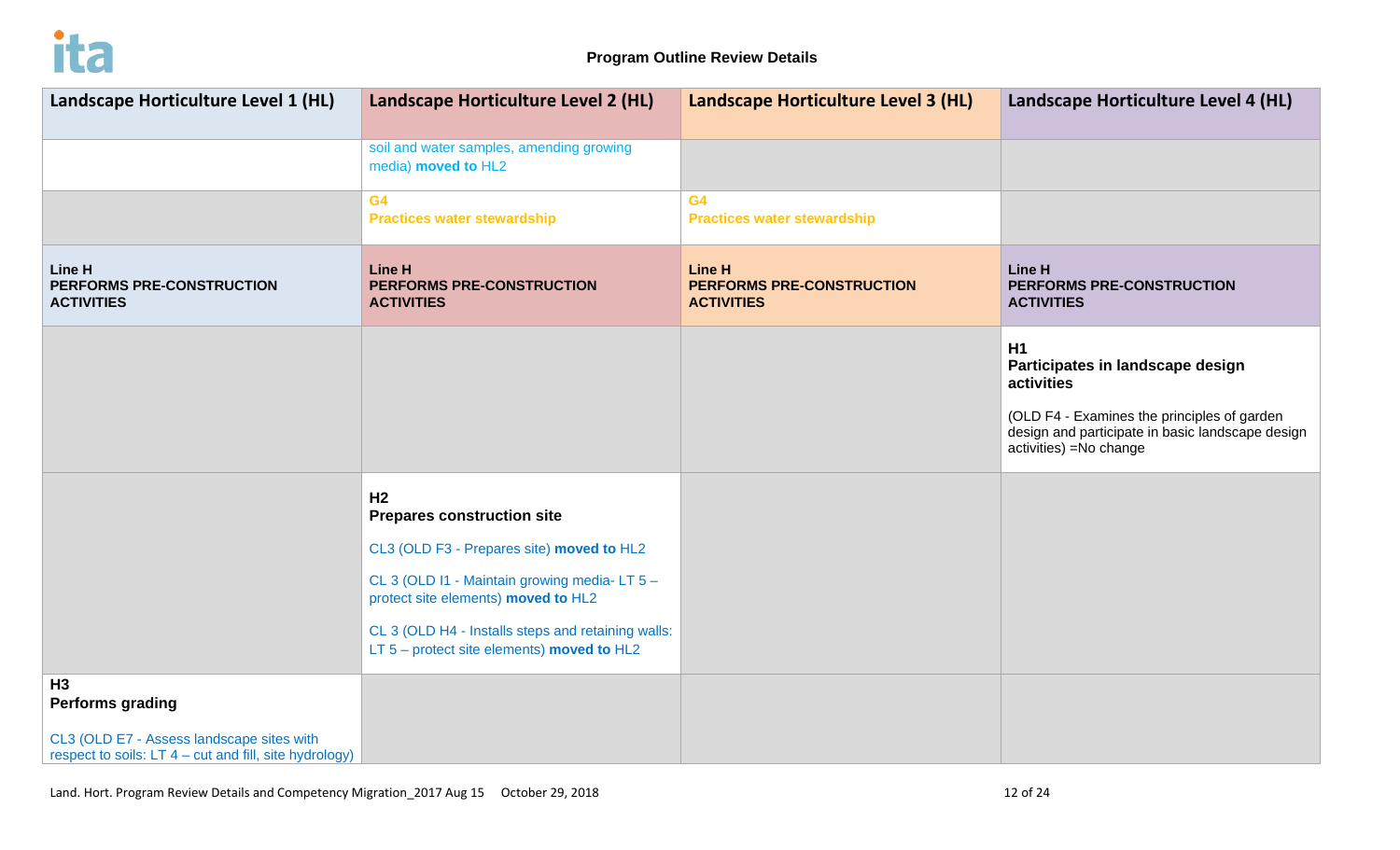

| Landscape Horticulture Level 1 (HL)                    | Landscape Horticulture Level 2 (HL)                                                       | Landscape Horticulture Level 3 (HL)                  | Landscape Horticulture Level 4 (HL) |
|--------------------------------------------------------|-------------------------------------------------------------------------------------------|------------------------------------------------------|-------------------------------------|
|                                                        |                                                                                           |                                                      |                                     |
| moved to HL1                                           |                                                                                           |                                                      |                                     |
| <b>H4</b>                                              |                                                                                           |                                                      |                                     |
| Installs drainage systems                              |                                                                                           |                                                      |                                     |
| CL3 (OLD H1 - Install drainage system) moved<br>to HL1 |                                                                                           |                                                      |                                     |
| Line I                                                 | Line I                                                                                    | Line I                                               | Line I                              |
| <b>INSTALLS HARDSCAPE</b>                              | <b>INSTALLS HARDSCAPE</b>                                                                 | <b>INSTALLS HARDSCAPE</b>                            | <b>INSTALLS HARDSCAPE</b>           |
|                                                        |                                                                                           | $\mathbf{I}$<br>Installs landscape structures        |                                     |
|                                                        |                                                                                           |                                                      |                                     |
|                                                        |                                                                                           | (OLD H2 - Install landscape structures) No<br>change |                                     |
|                                                        | 12                                                                                        |                                                      |                                     |
|                                                        | <b>Installs surface materials</b>                                                         |                                                      |                                     |
|                                                        | CL3 (OLD H3 - Install walkway, patio, driveway<br>and parking lot materials) moved to HL2 |                                                      |                                     |
|                                                        |                                                                                           |                                                      |                                     |
|                                                        | $\overline{3}$<br>Installs steps and retaining walls                                      |                                                      |                                     |
|                                                        |                                                                                           |                                                      |                                     |
|                                                        | CL3 (OLD H4 - Installs steps and retaining walls:<br>LT 1-3, 6,12-14) moved to HL2        |                                                      |                                     |
|                                                        |                                                                                           | $\mathsf{I}4$<br><b>Installs irrigation systems</b>  |                                     |
|                                                        |                                                                                           | (OLD H5 - Installs irrigation systems) No change     |                                     |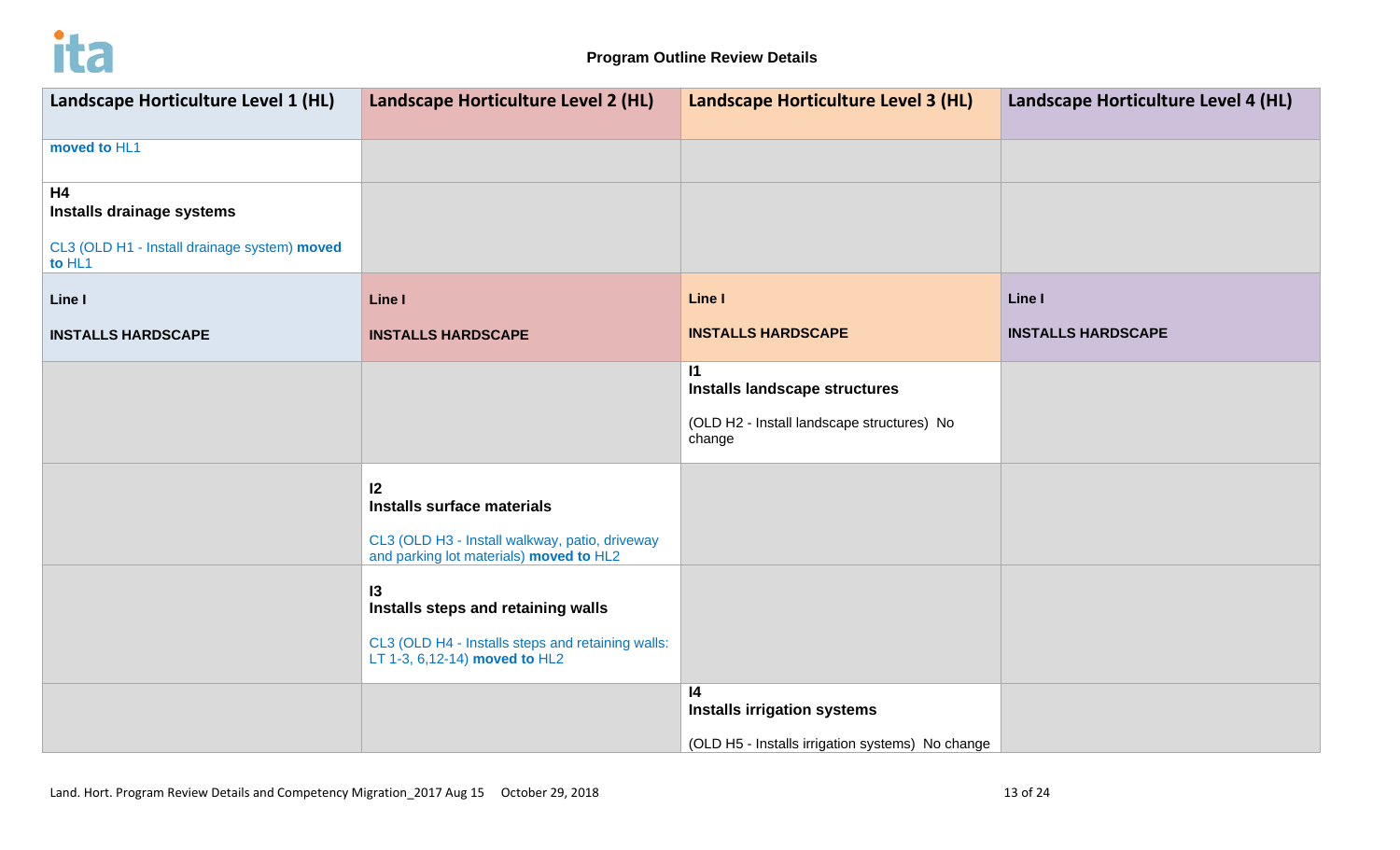

| Landscape Horticulture Level 1 (HL)                              | Landscape Horticulture Level 2 (HL)                                                                        | Landscape Horticulture Level 3 (HL)                                                  | Landscape Horticulture Level 4 (HL) |
|------------------------------------------------------------------|------------------------------------------------------------------------------------------------------------|--------------------------------------------------------------------------------------|-------------------------------------|
|                                                                  |                                                                                                            |                                                                                      |                                     |
|                                                                  |                                                                                                            | 15<br><b>Installs water features</b><br>(OLD H6 - Installs water features) No change |                                     |
|                                                                  |                                                                                                            | 16<br>Installs low voltage landscape lighting                                        |                                     |
|                                                                  |                                                                                                            | (OLD H7 - Installs low voltage landscape lighting)<br>No change                      |                                     |
| Line J                                                           | Line J                                                                                                     | Line J                                                                               | Line J                              |
| <b>INSTALLS SOFTSCAPE</b>                                        | <b>INSTALLS SOFTSCAPE</b>                                                                                  | <b>INSTALLS SOFTSCAPE</b>                                                            | <b>INSTALLS SOFTSCAPE</b>           |
| J1<br>Installs growing media                                     |                                                                                                            |                                                                                      |                                     |
| CL4 (OLD G2 - Install growing media) moved to<br>HL <sub>1</sub> |                                                                                                            |                                                                                      |                                     |
|                                                                  | J2<br>Installs exterior landscape plants                                                                   |                                                                                      |                                     |
|                                                                  | CL4 (OLD G5 - Installs exterior landscape plants)<br>moved to HL2                                          |                                                                                      |                                     |
|                                                                  | J3<br><b>Transplants plants</b>                                                                            |                                                                                      |                                     |
|                                                                  | CL4 (OLD I3 - Maintain interior softscape: LT 7, 8<br>- transplanting and dividing plants) moved to<br>HL2 |                                                                                      |                                     |
|                                                                  | CL4 (OLD I4 - Maintain exterior softscape: LT 7 -                                                          |                                                                                      |                                     |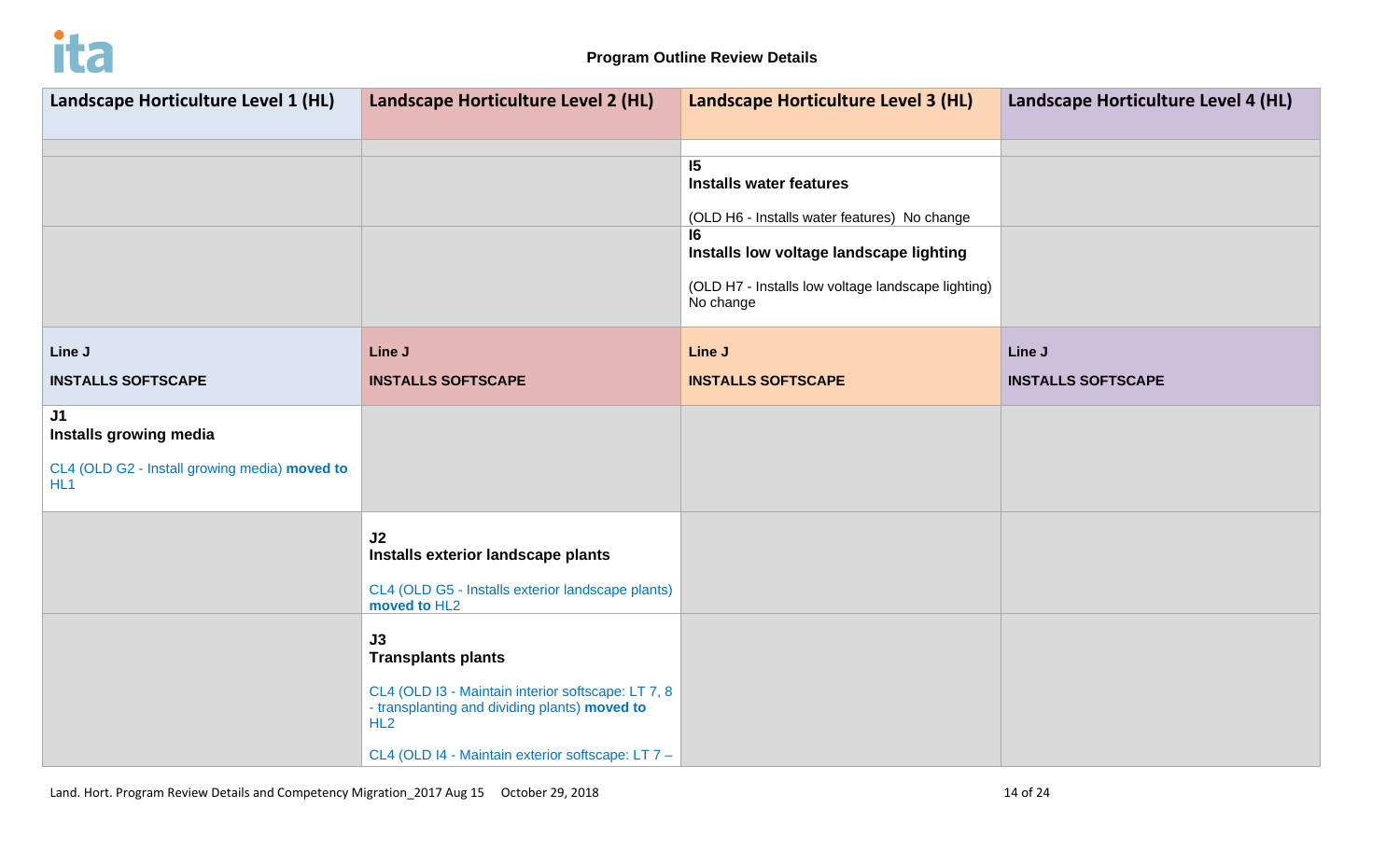

| Landscape Horticulture Level 1 (HL)                               | Landscape Horticulture Level 2 (HL)                                                                                                                    | Landscape Horticulture Level 3 (HL)                                               | Landscape Horticulture Level 4 (HL)                    |
|-------------------------------------------------------------------|--------------------------------------------------------------------------------------------------------------------------------------------------------|-----------------------------------------------------------------------------------|--------------------------------------------------------|
|                                                                   | transplanting plants) moved to HL2                                                                                                                     |                                                                                   |                                                        |
|                                                                   | CL3 (OLD I5 - Demonstrate basic pruning of<br>trees, shrubs, groundcovers and vines - $LT 7 -$<br>transplants ornamental woody plants) moved to<br>HL2 |                                                                                   |                                                        |
|                                                                   | J <sub>4</sub><br><b>Installs mulch</b>                                                                                                                |                                                                                   |                                                        |
|                                                                   | CL4 (OLD G7 - Install mulch) moved to HL2                                                                                                              |                                                                                   |                                                        |
| J5<br>Installs turf from seed                                     |                                                                                                                                                        |                                                                                   |                                                        |
| CL4 (OLD G4 - Install turf from seed) moved to<br>HL <sub>1</sub> |                                                                                                                                                        |                                                                                   |                                                        |
| J6<br><b>Installs sod</b>                                         |                                                                                                                                                        |                                                                                   |                                                        |
| CL4 (OLD G6 - Install sod) moved to HL1                           |                                                                                                                                                        |                                                                                   |                                                        |
|                                                                   |                                                                                                                                                        | J <sub>7</sub><br>Installs interior landscape plants                              |                                                        |
|                                                                   |                                                                                                                                                        | CL4 (OLD G3 - Describe installation of interior<br>landscape plants) moved to HL3 |                                                        |
| Line K                                                            | <b>Line K</b>                                                                                                                                          | <b>Line K</b>                                                                     | Line K                                                 |
| <b>INSTALLS GREEN INFRASTRUCTURE</b><br><b>SYSTEMS</b>            | <b>INSTALLS GREEN INFRASTRUCTURE</b><br><b>SYSTEMS</b>                                                                                                 | <b>INSTALLS GREEN INFRASTRUCTURE</b><br><b>SYSTEMS</b>                            | <b>INSTALLS GREEN INFRASTRUCTURE</b><br><b>SYSTEMS</b> |
|                                                                   |                                                                                                                                                        |                                                                                   | <b>K1</b><br>Selects green infrastructure              |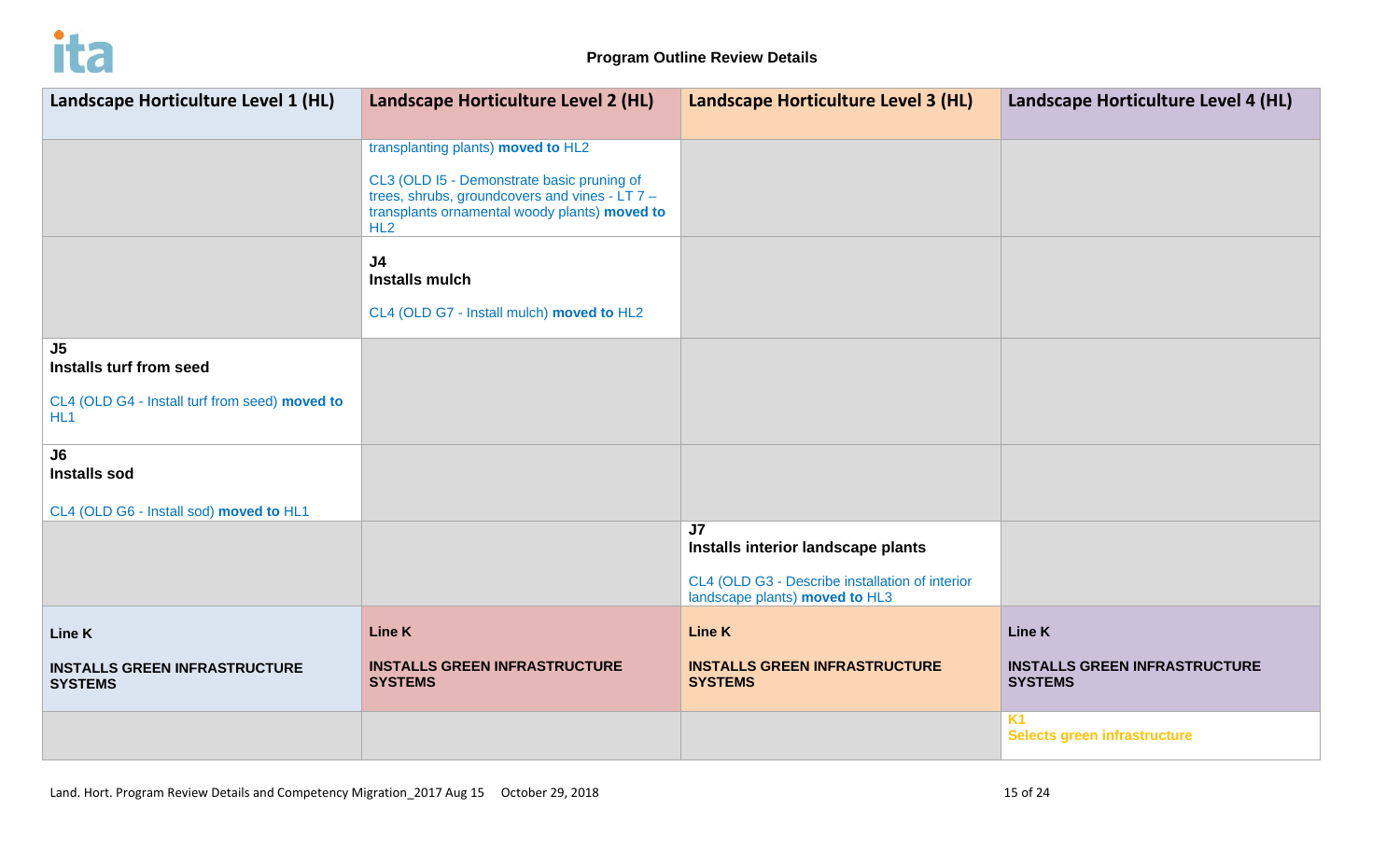

| Landscape Horticulture Level 1 (HL) | Landscape Horticulture Level 2 (HL)                                                                                                    | Landscape Horticulture Level 3 (HL)                                                                    | Landscape Horticulture Level 4 (HL)                                                                     |  |
|-------------------------------------|----------------------------------------------------------------------------------------------------------------------------------------|--------------------------------------------------------------------------------------------------------|---------------------------------------------------------------------------------------------------------|--|
|                                     |                                                                                                                                        |                                                                                                        |                                                                                                         |  |
|                                     |                                                                                                                                        |                                                                                                        | <b>K2</b><br>Installs green roofs and walls                                                             |  |
|                                     |                                                                                                                                        |                                                                                                        | K <sub>3</sub><br><b>Installs rainwater and stormwater</b><br>management systems                        |  |
|                                     |                                                                                                                                        |                                                                                                        | K <sub>4</sub><br>Installs erosion control<br>(OLD G1 - Install erosion control materials)<br>No change |  |
|                                     |                                                                                                                                        |                                                                                                        | <b>K5</b><br>Installs biodiverse plantings and natural<br>areas                                         |  |
| Line L                              | Line L                                                                                                                                 | Line L                                                                                                 | Line L                                                                                                  |  |
| <b>MAINTAINS HARDSCAPE</b>          | <b>MAINTAINS HARDSCAPE</b>                                                                                                             | <b>MAINTAINS HARDSCAPE</b>                                                                             | <b>MAINTAINS HARDSCAPE</b>                                                                              |  |
|                                     | L1<br><b>Maintains drainage systems</b><br>CL3 (OLD J1 - Maintain drainage system)<br>moved to HL2                                     |                                                                                                        |                                                                                                         |  |
|                                     |                                                                                                                                        | L2<br><b>Maintains landscape structures</b><br>(OLD J7 - Maintain landscape structures) - No<br>change |                                                                                                         |  |
|                                     | L3<br><b>Maintains surface materials</b><br>CL3 (OLD J2 - Maintain walkway, patio, driveway<br>and parking lot materials) moved to HL2 |                                                                                                        |                                                                                                         |  |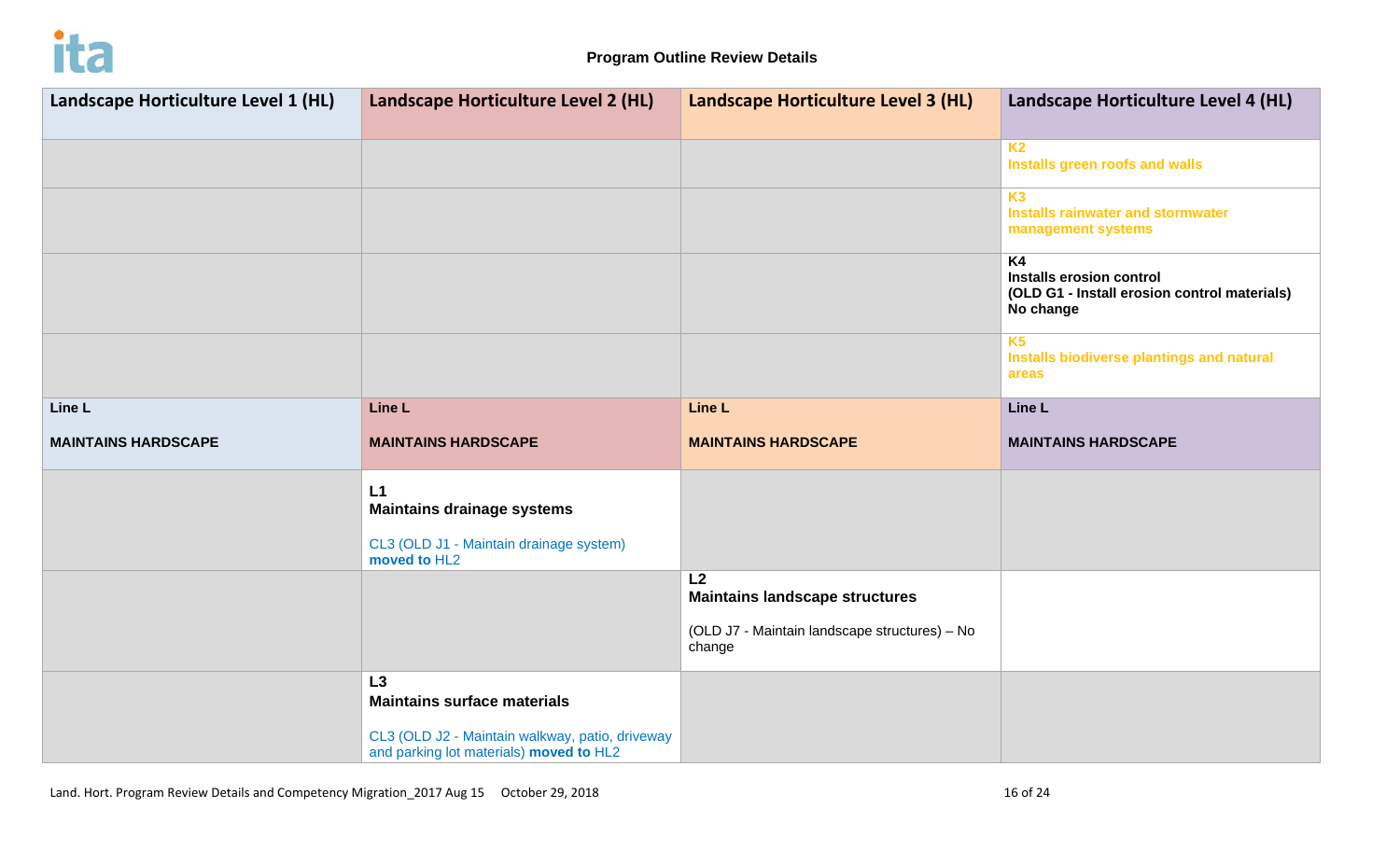

| Landscape Horticulture Level 1 (HL) | Landscape Horticulture Level 2 (HL)                                                                             | Landscape Horticulture Level 3 (HL)                                                                             | Landscape Horticulture Level 4 (HL) |  |
|-------------------------------------|-----------------------------------------------------------------------------------------------------------------|-----------------------------------------------------------------------------------------------------------------|-------------------------------------|--|
|                                     | L4<br>Maintains steps and retaining walls<br>CL3 (OLD J6 - Maintains steps and retaining<br>walls) moved to HL2 |                                                                                                                 |                                     |  |
|                                     |                                                                                                                 | L <sub>5</sub><br><b>Maintains irrigation systems</b><br>(OLD J3 - Maintains irrigation systems) - No<br>change |                                     |  |
|                                     |                                                                                                                 | L <sub>6</sub><br><b>Maintains water features</b><br>(OLD J5 - Maintains water features) - No change            |                                     |  |
|                                     |                                                                                                                 | L7<br><b>Maintains landscape lighting</b><br>(OLD J4 - Maintains landscape lighting) - No<br>change             |                                     |  |
|                                     |                                                                                                                 | L8<br><b>Practices snow and ice control</b>                                                                     |                                     |  |
|                                     |                                                                                                                 | L9<br><b>Repairs hardscape</b><br>(OLD J7 - Maintain landscape structures) - No<br>change                       |                                     |  |
| Line M                              | <b>Line M</b>                                                                                                   | <b>Line M</b>                                                                                                   | <b>Line M</b>                       |  |
| <b>MAINTAINS SOFTSCAPE</b>          | <b>MAINTAINS SOFTSCAPE</b>                                                                                      | <b>MAINTAINS SOFTSCAPE</b>                                                                                      | <b>MAINTAINS SOFTSCAPE</b>          |  |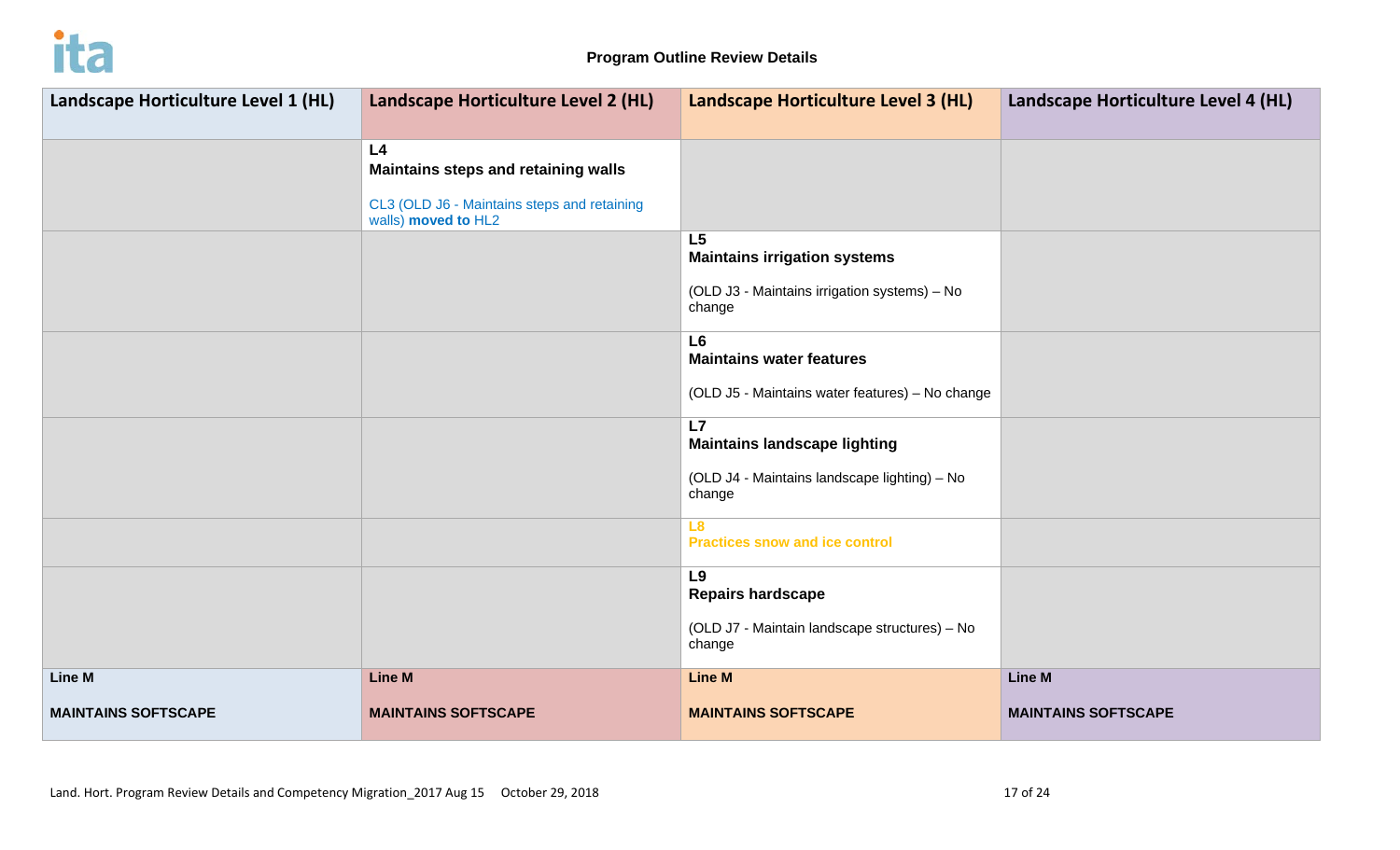

| Landscape Horticulture Level 1 (HL)                                                                                                                                                                                                        | Landscape Horticulture Level 2 (HL)                                                                                           | Landscape Horticulture Level 3 (HL)                                                                                                                                                        | Landscape Horticulture Level 4 (HL) |
|--------------------------------------------------------------------------------------------------------------------------------------------------------------------------------------------------------------------------------------------|-------------------------------------------------------------------------------------------------------------------------------|--------------------------------------------------------------------------------------------------------------------------------------------------------------------------------------------|-------------------------------------|
| <b>M1</b><br><b>Maintains exterior softscape</b>                                                                                                                                                                                           | M1<br><b>Maintains exterior softscape</b>                                                                                     |                                                                                                                                                                                            |                                     |
| CL4 (OLD I1 - Maintain growing media: LT 3 -<br>cultivating growing media) moved to HL1<br>CL 4 (OLD I4 - Maintain exterior softscape: LT<br>$1,3,4,5,11,13,14$ – purpose and procedure of<br>exterior softscape maintenance) moved to HL1 | CL 4 (OLD I4 - Maintain exterior softscape: LT<br>4,9,10,12,15 - seasonal planting, fertilizing,<br>mulching) moved to HL2    |                                                                                                                                                                                            |                                     |
|                                                                                                                                                                                                                                            |                                                                                                                               | M <sub>2</sub><br><b>Maintains interior softscape</b><br>CL4 (OLD I3 - Maintain interior softscape: LT 1-6,<br>9-11 - everything except transplanting and<br>dividing plants) moved to HL3 |                                     |
| <b>M3</b><br><b>Maintains turfgrass</b>                                                                                                                                                                                                    |                                                                                                                               |                                                                                                                                                                                            |                                     |
| CL4 (OLD I2 - Maintain and schedule<br>maintenance activities for grass/turf) moved to<br>HL <sub>1</sub>                                                                                                                                  |                                                                                                                               |                                                                                                                                                                                            |                                     |
|                                                                                                                                                                                                                                            | <b>M4</b><br>Propagates plant materials<br>CL4 (OLD I4 - Maintains exterior softscape: LT8<br>- dividing plants) moved to HL2 |                                                                                                                                                                                            |                                     |
|                                                                                                                                                                                                                                            |                                                                                                                               | M <sub>5</sub><br><b>Repairs softscape</b><br>CL4(Old 14 - Maintains exterior softscape)                                                                                                   |                                     |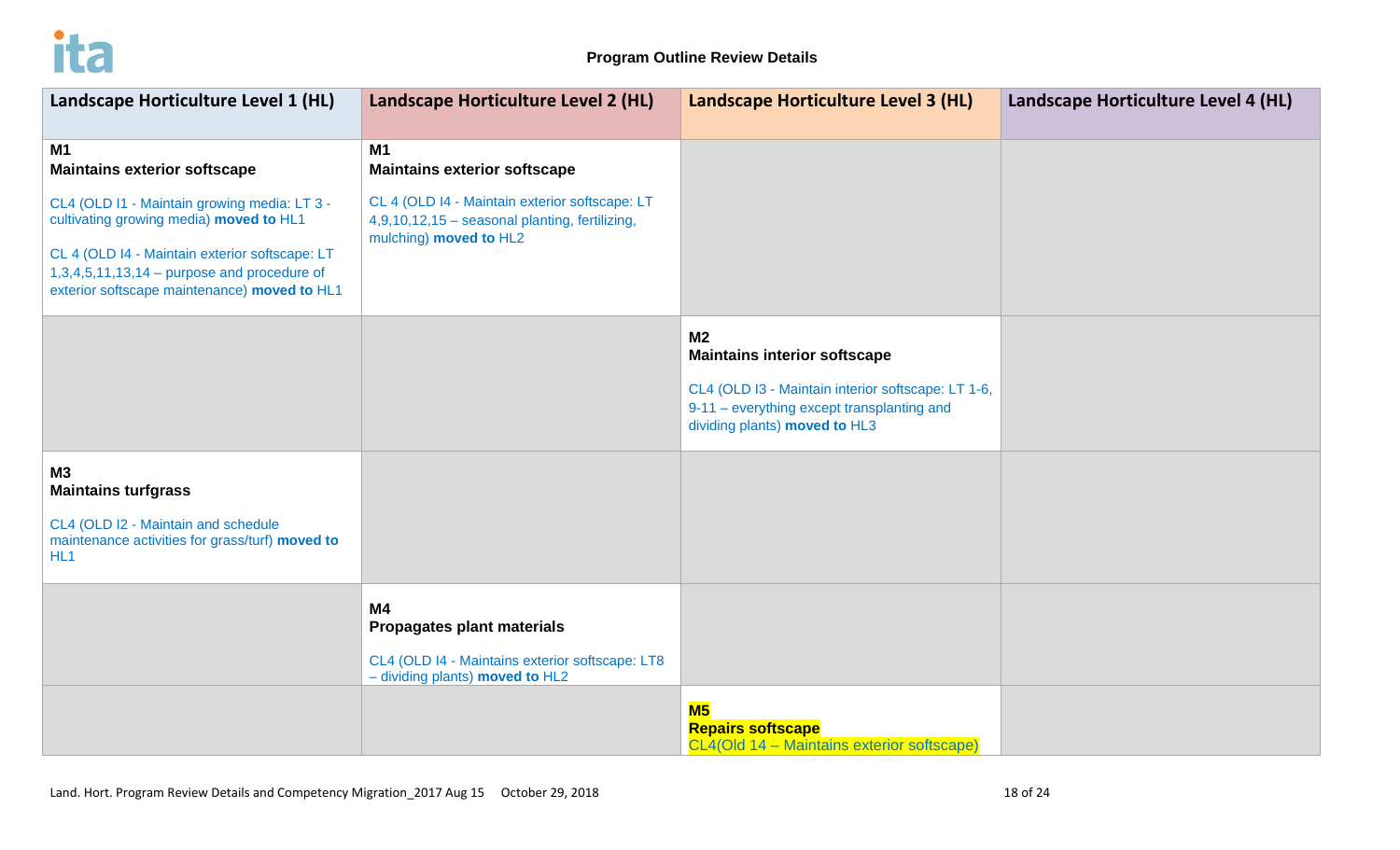

| Landscape Horticulture Level 1 (HL)                    | Landscape Horticulture Level 2 (HL)                    | Landscape Horticulture Level 3 (HL)                    | Landscape Horticulture Level 4 (HL)                                               |
|--------------------------------------------------------|--------------------------------------------------------|--------------------------------------------------------|-----------------------------------------------------------------------------------|
|                                                        |                                                        | moved to HL3                                           |                                                                                   |
| <b>Line N</b><br><b>MAINTAINS GREEN INFRASTRUCTURE</b> | <b>Line N</b><br><b>MAINTAINS GREEN INFRASTRUCTURE</b> | <b>Line N</b><br><b>MAINTAINS GREEN INFRASTRUCTURE</b> | <b>Line N</b><br><b>MAINTAINS GREEN INFRASTRUCTURE</b>                            |
|                                                        |                                                        |                                                        | <b>Maintains green roofs and walls</b>                                            |
|                                                        |                                                        |                                                        | N <sub>2</sub><br><b>Maintains rainwater and stormwater</b><br>management systems |
|                                                        |                                                        |                                                        | N3<br><b>Maintains erosion control</b>                                            |
|                                                        |                                                        |                                                        | <b>N4</b><br><b>Maintains biodiverse plantings and natural</b><br>areas           |

| Key                                                   |  |  |
|-------------------------------------------------------|--|--|
| <b>Blue Text moved to Gap (Missed content)</b>        |  |  |
| <b>Green Text moved to Overlap (Repeated content)</b> |  |  |
| <b>Red Text moved to Removed</b>                      |  |  |
| <b>Black Text moved to No change</b>                  |  |  |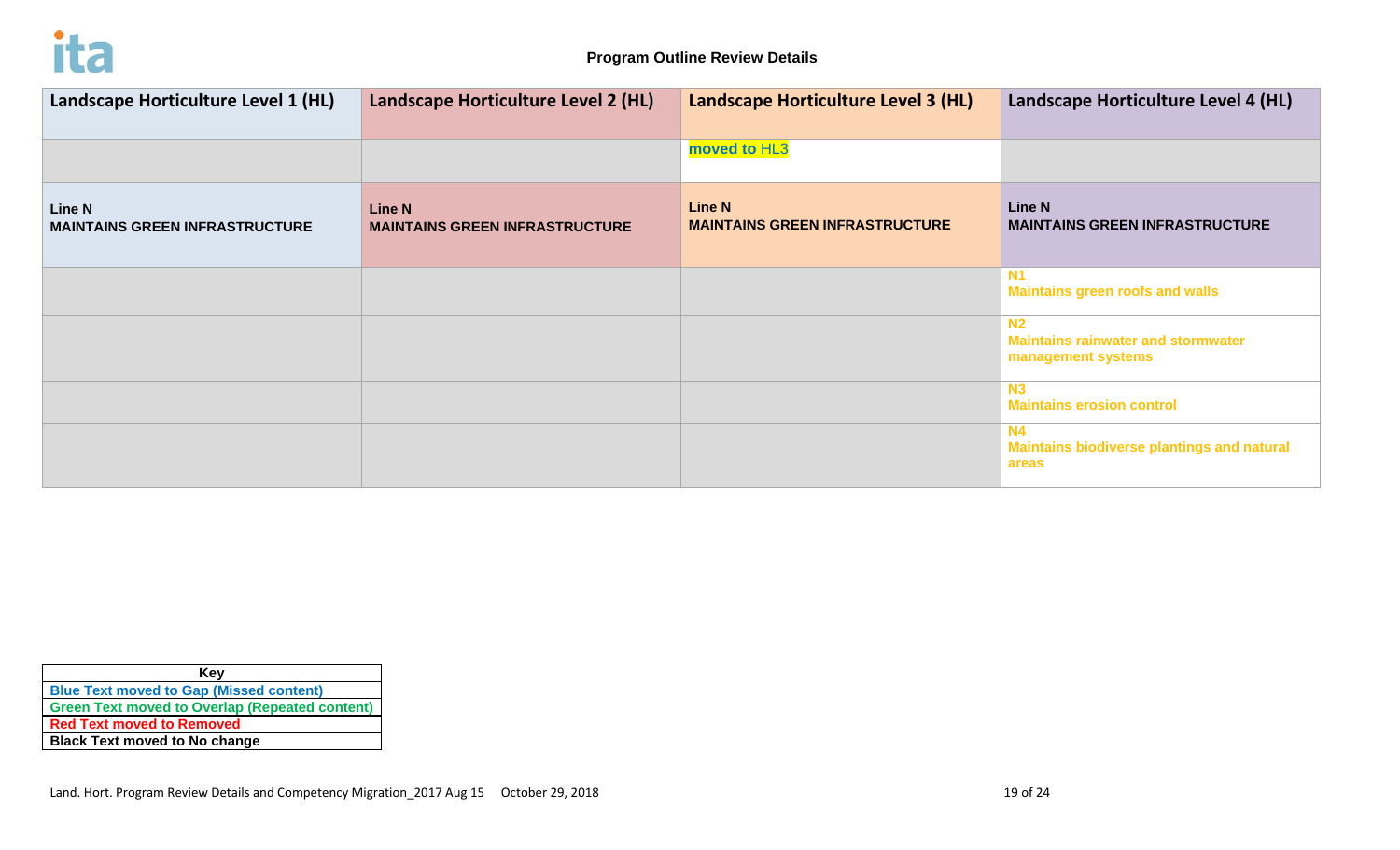

| <b>CL moved to Current Level</b>    |  |
|-------------------------------------|--|
| <b>HL moved to Harmonized Level</b> |  |

# **Details of Changes Current Program Outline to Harmonized Program Outline Mapping**

**Overall:** The Occupational Analysis Chart (OAC) for Landscape Horticulture has been aligned to the Red Seal Occupational Standard. Therefore, **all of the competencies have been renamed and restructured**. The following provides a side by side comparison with notes of major changes.

| <b>Level 1 - Landscape Horticulture</b> |                                                                   |                        |                                                                    |                               |                                                                                                                                                                                                            |
|-----------------------------------------|-------------------------------------------------------------------|------------------------|--------------------------------------------------------------------|-------------------------------|------------------------------------------------------------------------------------------------------------------------------------------------------------------------------------------------------------|
| <b>Current Competencies</b>             |                                                                   |                        | <b>Harmonized Competencies</b>                                     | <b>Harmonized</b><br>Level(s) | <b>Description of Change **</b>                                                                                                                                                                            |
| <b>Line A</b>                           | <b>USES OCCUPATIONAL SKILLS</b>                                   |                        |                                                                    |                               |                                                                                                                                                                                                            |
| $\overline{A1}$                         | Uses personal protective equipment (PPE)<br>and safety equipment. | A <sub>1</sub>         | Uses personal protective equipment<br>(PPE) and safety equipment.  |                               | CL1&2 moved to HL1 (but taught in context in L2)                                                                                                                                                           |
| $\overline{A2}$                         | Identify fire types and extinguishing methods                     | $\overline{A1}$        | Uses personal protective equipment<br>(PPE) and safety equipment.  |                               | Was a standalone competency in CL but now part of the learning tasks in<br>A1                                                                                                                              |
| A <sub>3</sub>                          | Use WHMIS                                                         | A2                     | Maintains safe works environment                                   |                               | no change                                                                                                                                                                                                  |
| A4                                      | Recognize work hazards                                            | A2                     | Maintains safe works environment                                   |                               | no change                                                                                                                                                                                                  |
| A <sub>5</sub>                          | Demonstrate basic horticulture skills                             | Removed                |                                                                    |                               | This content is taught throughout the program in context and does not<br>need to be a standalone competency                                                                                                |
| A <sub>6</sub>                          | Identify relevant legislation, regulations and<br>standards       | Removed                |                                                                    |                               | This content is taught throughout the program in context and does not<br>need to be a standalone competency                                                                                                |
| <b>Line B</b>                           | <b>USES AND MAINTAINS TOOLS AND</b><br><b>EQUIPMENT</b>           |                        |                                                                    |                               |                                                                                                                                                                                                            |
| $\overline{B1}$                         | Use and maintain hand tools and power tools                       | <b>B1</b><br><b>B2</b> | Use hand tools<br>Use power tools                                  | 1, 2, 3<br>1, 2, 3            | CL1, 2, 3, 4 moved to HL1, 2, 3 (but taught in context in L4.)<br>CL1, 2, 3, 4 moved to HL1, 2, 3 (but taught in context in L4.)<br>*Same learning tasks at each level but tools are specific to the level |
| B2                                      | Use and maintain measuring equipment                              | B <sub>3</sub>         | Uses measuring equipment                                           | 1,2,3                         | CL1moved toHL1,2,3<br>*Same learning tasks at each level but equipment is specific to the level                                                                                                            |
| B3                                      | Operate vehicles and motorized equipment                          | <b>B4</b>              | Uses vehicles and motorized equipment,<br>trailers and attachments | 1,2,3                         | CL1&2 moved to HL1,2,3<br>*Content in HL1 = basic engine systems, cleaning, pre-operation check,                                                                                                           |
| B4                                      | Maintain vehicles and motorized equipment                         | <b>B4</b>              | Uses vehicles and motorized equipment,<br>trailers and attachments | 1, 2, 3                       | and maintenance/repair, inspection, operation<br>*Content in HL2 = basic vehicle systems and components, selection,                                                                                        |
| B5                                      | Use and maintain equipment attachments                            | <b>B4</b>              | Uses vehicles and motorized equipment,<br>trailers and attachments | 1, 2, 3,                      | inspection, operation, attaching trailer to vehicle<br>*Content in HL3 = Environmental considerations when selecting,<br>maintenance of equipment attachments                                              |
| B <sub>6</sub>                          | Transport equipment                                               | C <sub>8</sub>         | Transport equipment                                                | 1,2                           | CL3,4 moved to HL1<br>*Content in HL1 = load and unload<br>*Content in HL 2 = transports                                                                                                                   |
| Line C                                  | <b>ORGANIZES WORK</b>                                             |                        |                                                                    |                               |                                                                                                                                                                                                            |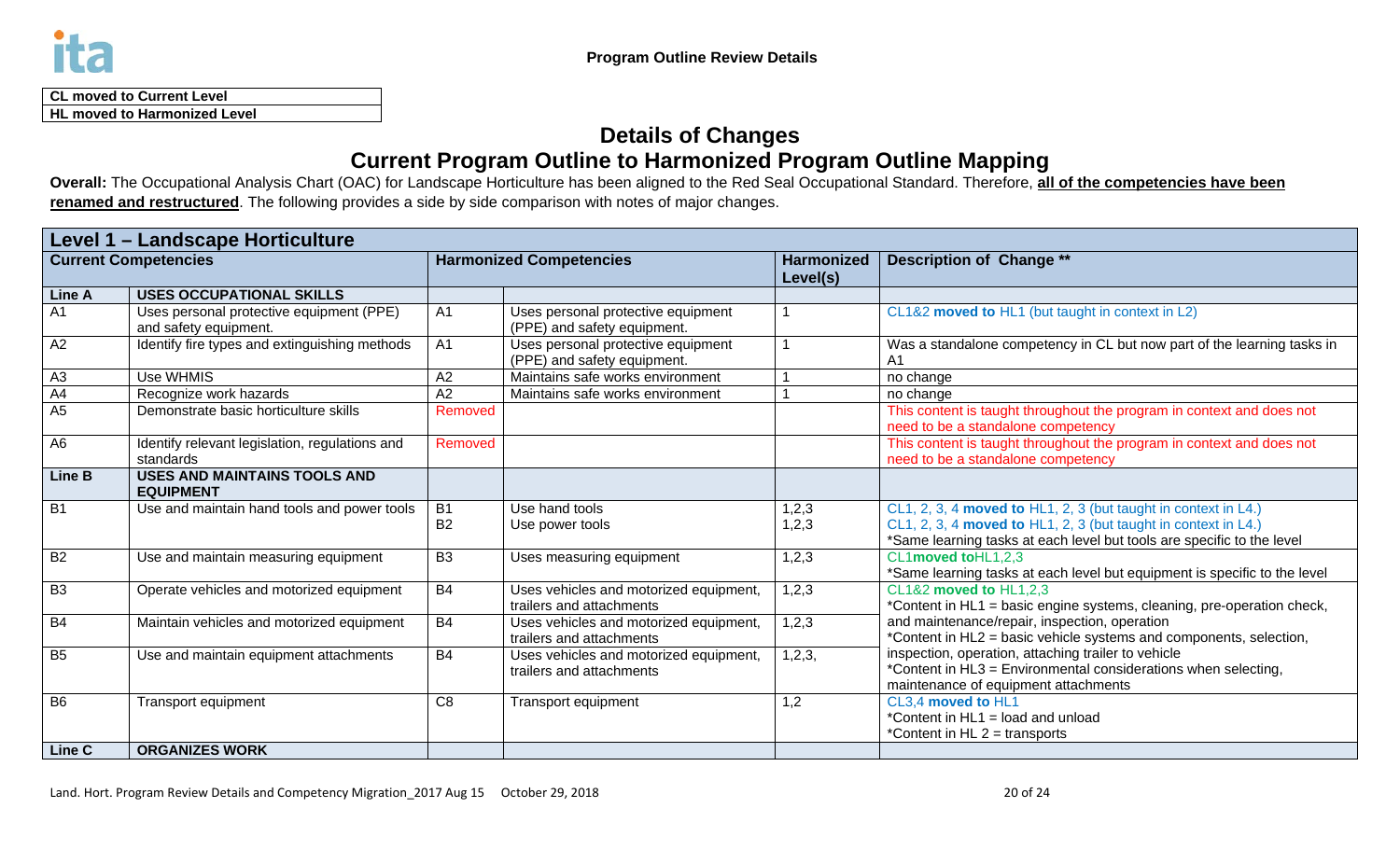

| Level 1 - Landscape Horticulture |                                                      |                                   |                                                                     |                               |                                                                                                                                                                                                                                                                           |  |
|----------------------------------|------------------------------------------------------|-----------------------------------|---------------------------------------------------------------------|-------------------------------|---------------------------------------------------------------------------------------------------------------------------------------------------------------------------------------------------------------------------------------------------------------------------|--|
| <b>Current Competencies</b>      |                                                      | <b>Harmonized Competencies</b>    |                                                                     | <b>Harmonized</b><br>Level(s) | <b>Description of Change **</b>                                                                                                                                                                                                                                           |  |
| $\overline{C1}$                  | Perform site assessment                              | $\overline{C1}$                   | Performs site assessments                                           | 1,2,3,4                       | CL3 moved to HL1,2,3,4<br>*Content in HL1 = visual inspection, security requirements<br>*Content in HL2 = public and private markings, soil tests and erosion<br>*Content in HL3 = protecting site conditions, assess soils<br>*Content in HL4 = environmental conditions |  |
| C <sub>2</sub>                   | Use documentation and reference material             | C <sub>2</sub>                    | Use documentation and reference<br>material                         | 1,2,3,4                       | CL3 moved to HL1,2,3,4<br>*Content in HL1 = documents, safety, textbooks<br>*Content in HL2 = interpret documentation<br>*Content in HL3 = field books and catalogues<br>*Content in HL4 = interpret drawings and design intent, documentation for<br>estimating          |  |
| $\overline{C3}$                  | Maintains records                                    | $\overline{C3}$                   | Maintains records                                                   | 1,2,3,4                       | CL3 moved to HL1,2,3,4<br>*Content in HL1 = safety records, tool and equipment records<br>*Content in HL2 = packing slips<br>*Content in HL3 = shipping and receiving, client communication<br>*Content in HL4 = work records, IPM program                                |  |
| $\overline{C4}$                  | Comply with policies and regulations                 | C <sub>2</sub>                    | Use documentation and reference<br>material                         | 1,2,3,4                       | CL3 moved to HL1,2<br>*Content in HL1 = safety regs, contacting authorities and locators<br>*Content in HL2 = compliance                                                                                                                                                  |  |
| $\overline{C5}$                  | Plan daily tasks                                     | $\overline{C4}$                   | Participates in job planning activities                             | 3,4                           | CL3 moved to HL 3.4<br>*Content in HL3 = prioritize and sequence tasks<br>*Content in HL4 = modify tasks, delegate tasks                                                                                                                                                  |  |
| $\overline{C6}$                  | Communicate with others                              | E1                                | <b>Communication Techniques</b>                                     | 1                             | CL1,2 moved to HL1(but taught in context in L2)                                                                                                                                                                                                                           |  |
| $\overline{C7}$                  | Order plants and materials                           | $\overline{C3}$<br>C <sub>5</sub> | <b>Maintains Records</b><br><b>Orders Materials</b>                 | 1,2,3,4<br>3                  | CL4 moved to HL2<br>CL4 moved to HL3                                                                                                                                                                                                                                      |  |
| $\overline{C8}$                  | <b>Transport materials</b>                           | $\overline{C7}$                   | <b>Transports material</b>                                          | 1,2                           | CL3 moved to HL1,2<br>*Content in HL1 = prepare for transport<br>*Content in HL2 = load and transport                                                                                                                                                                     |  |
| C9                               | Organize plants, materials and equipment             | $\overline{C6}$                   | Organizes materials and equipment                                   | 2,3                           | CL2 moved to HL2,3<br>*Content in HL2 = inspection, verification, describe storage areas<br>*Content in HL3 = receive, unload, record, handle                                                                                                                             |  |
| C10                              | Maintain safe work environment                       | A2                                | Maintains safe works environment                                    | $\overline{\mathbf{1}}$       | CL1,2 moved to HL1 (but taught in context in L2)                                                                                                                                                                                                                          |  |
| $\overline{C11}$                 | Examine interpersonal and supervisory skills         | E1<br>E <sub>2</sub>              | <b>Communication Techniques</b><br><b>Uses Mentoring Techniques</b> | $\overline{4}$                | No change (*only LT 4,5,7 from old C11 are in this competency)<br>CL1 (LT 2,3,6) and CL2 moved to HL4                                                                                                                                                                     |  |
| Line D                           | <b>PARTICIPATES IN MARKETING AND</b><br><b>SALES</b> |                                   |                                                                     |                               |                                                                                                                                                                                                                                                                           |  |
| D <sub>1</sub>                   | Control inventory                                    | D <sub>1</sub>                    | Control inventory                                                   | $\mathbf{3}$                  | No change                                                                                                                                                                                                                                                                 |  |
| $\overline{D2}$                  | Sell product and services                            | $\overline{D2}$                   | Sell product and services                                           | 3                             | CL4 moved to HL3                                                                                                                                                                                                                                                          |  |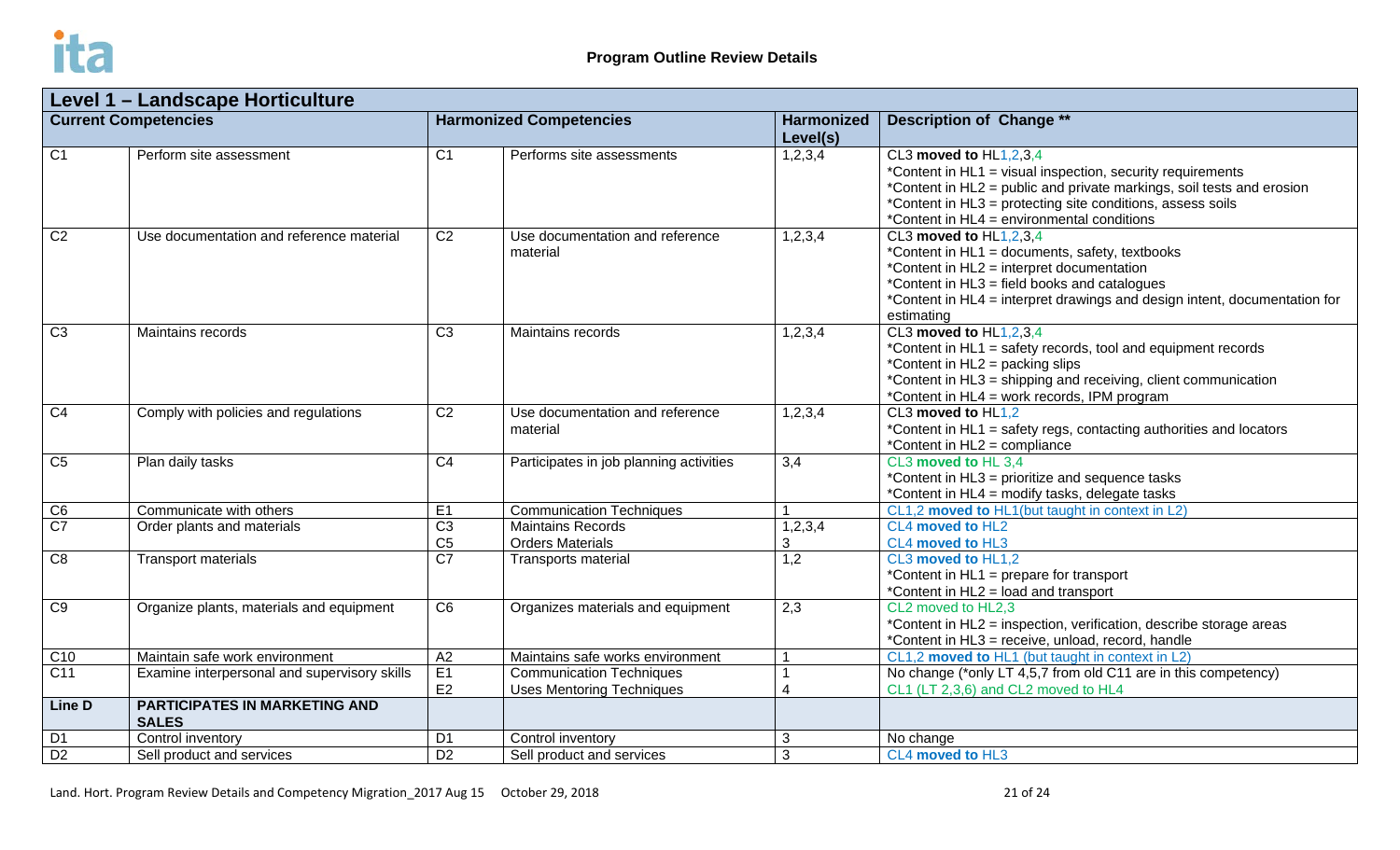

| Level 1 - Landscape Horticulture |                                                                                |                                                    |                                                                                                   |                               |                                                                                                                                                                                                                    |  |
|----------------------------------|--------------------------------------------------------------------------------|----------------------------------------------------|---------------------------------------------------------------------------------------------------|-------------------------------|--------------------------------------------------------------------------------------------------------------------------------------------------------------------------------------------------------------------|--|
| <b>Current Competencies</b>      |                                                                                | <b>Harmonized Competencies</b>                     |                                                                                                   | <b>Harmonized</b><br>Level(s) | <b>Description of Change **</b>                                                                                                                                                                                    |  |
| $\overline{D3}$                  | Maintain customer relations                                                    | $\overline{D3}$                                    | Maintain customer relations                                                                       | 3                             | CL4 moved to HL3                                                                                                                                                                                                   |  |
| $\overline{D4}$                  | Prepare estimates for basic landscape<br>installation projects                 | $\overline{D4}$<br>C <sub>2</sub>                  | Prepare estimates<br>Uses documentation and reference<br>material                                 | $\overline{4}$<br>1,2,3,4     | No change<br>CL 4 (LT1 - read plans) moved to HL2                                                                                                                                                                  |  |
| Line E                           | <b>ANALYZES AND MAINTAINS PLANT</b><br><b>HEALTH</b>                           |                                                    |                                                                                                   |                               |                                                                                                                                                                                                                    |  |
| E1                               | Identify plants and plant requirements                                         | F <sub>2</sub>                                     | Identifies plants and plant requirements                                                          | 1,2,3,4                       | No change                                                                                                                                                                                                          |  |
| E2                               | Manage growing conditions                                                      | F3                                                 | Manages plant health and growing<br>conditions                                                    | 1,2                           | CL2 moved to HL1,2<br>*Content in HL1 = conditions and practices for plant health, plant stress<br>*Content in HL2 = test samples, develop plan for growing conditions, apply<br>fertilizers and ammendments       |  |
| E3                               | Manage pests and diseases                                                      | F3<br>F <sub>5</sub>                               | Manages plant health and growing<br>conditions<br>Manages pests, diseases and invasive<br>species | 1<br>3,4                      | CL1moved to HL1<br>CL1,2,3,4 moved to HL3,4<br>*Content in HL3 = characteristics, treatment methods<br>*Content in HL4 = quarantine protocol, IPM program                                                          |  |
| E4                               | Describe plant science as it applies to<br>Horticulture                        | F <sub>1</sub>                                     | Describe basic plant science                                                                      | 1,2                           | No change                                                                                                                                                                                                          |  |
| E5                               | Describe physical and biological<br>characteristics of soil and soilless media | $\overline{G3}$                                    | Practices soil stewardship                                                                        | 1,2                           | CL1 moved to HL1,2<br>*HL 1 will be a basic introduction as this exceeds level requirement for<br><b>RSOS</b><br>*Content in HL1 = soil and soil management, soil tests,<br>*Content in HL2 = interpreting results |  |
| E6                               | Describe chemical characteristics of soil and<br>soilless media                | G <sub>3</sub>                                     | Practices soil stewardship                                                                        | 1,2                           | CL2 moved to HL1,2<br>*HL 1 will be a basic introduction as this exceeds level requirement for<br><b>RSOS</b><br>*Content in HL1 = soil and soil management, soil tests,<br>*Content in HL2 = interpreting results |  |
| E7                               | Assess landscape sites with respect to soils                                   | C <sub>1</sub><br>G <sub>3</sub><br>H <sub>3</sub> | Performs site assessments<br>Practices soil stewardship<br>Performs grading                       | 1, 2, 3, 4<br>1,2<br>1        | CL3 moved to HL1,2<br>*Content in HL1 = soils, compaction, drainage, slope<br>*Content in HL2 = erosion<br>CL3 (LT $7$ – site remediation) moved to HL2<br>CL3 (LT 4 – cut and fill, site hydrology) moved to HL1  |  |
| <b>Line F</b>                    | PERFORMS PRE-CONSTRUCTION<br><b>ACTIVITIES</b>                                 |                                                    |                                                                                                   |                               |                                                                                                                                                                                                                    |  |
| F1                               | Interpret landscape plans                                                      | $\overline{C2}$                                    | Uses documentation and reference<br>materials                                                     | 1,2,3,4                       | CL3 moved to HL2                                                                                                                                                                                                   |  |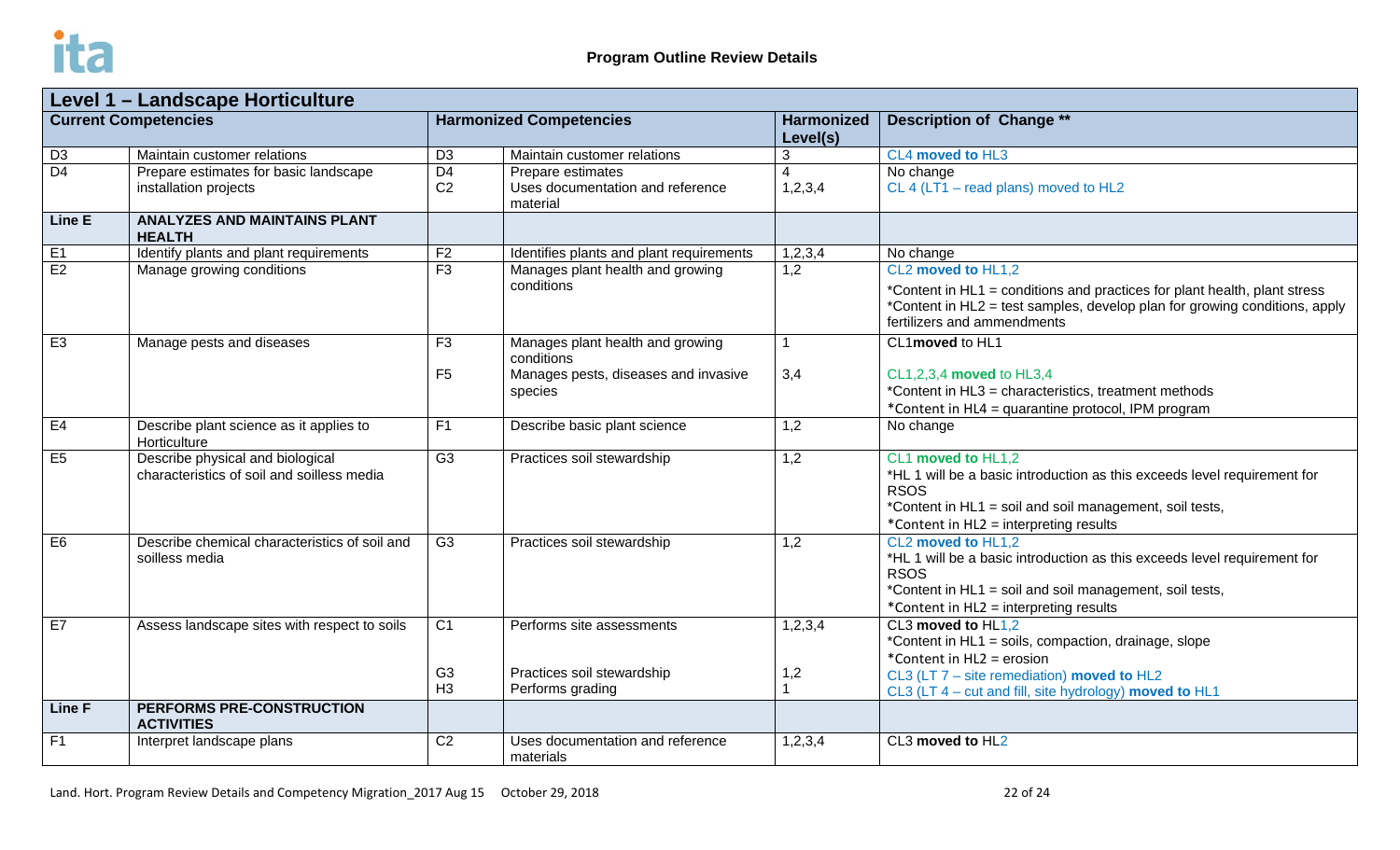

| Level 1 - Landscape Horticulture |                                                                                                    |                                |                                             |                               |                                                                                                                            |  |
|----------------------------------|----------------------------------------------------------------------------------------------------|--------------------------------|---------------------------------------------|-------------------------------|----------------------------------------------------------------------------------------------------------------------------|--|
| <b>Current Competencies</b>      |                                                                                                    | <b>Harmonized Competencies</b> |                                             | <b>Harmonized</b><br>Level(s) | <b>Description of Change **</b>                                                                                            |  |
| F <sub>2</sub>                   | Participate in job planning activities                                                             | C <sub>4</sub>                 | Participate in job planning activities      | 3,4                           | CL3 moved to HL3,4<br>*Content in HL3 = verify materials<br>*Content in HL4 = schedule labour, materials, tools, equipment |  |
| F3                               | Prepare site                                                                                       | H <sub>2</sub>                 | Prepares construction site                  | 2                             | CL3 moved to HL2                                                                                                           |  |
| F4                               | Examine the principles of garden design and<br>participate in basic landscape design<br>activities | H1                             | Participates in landscape design activities | $\overline{4}$                | No change                                                                                                                  |  |
| Line G                           | <b>INSTALLS SOFTSCAPE</b>                                                                          |                                |                                             |                               |                                                                                                                            |  |
| G <sub>1</sub>                   | Install erosion control materials                                                                  | K4                             | Install erosion control materials           | 4                             | No change                                                                                                                  |  |
| G2                               | Install growing media                                                                              | J <sub>1</sub>                 | Installs growing media                      | $\overline{1}$                | CL4 moved to HL1                                                                                                           |  |
| G3                               | Describe installation of interior landscape<br>plants                                              | J7                             | Installs interior landscape plants          | 3                             | CL4 moved to HL3                                                                                                           |  |
| G <sub>4</sub>                   | Install turf from seed                                                                             | J <sub>5</sub>                 | Install turf from seed                      |                               | CL4 moved to HL1                                                                                                           |  |
| G5                               | Install exterior landscape plants                                                                  | J2                             | Install exterior landscape plants           | $\overline{2}$                | CL4 moved to HL2                                                                                                           |  |
| G6                               | Install sod                                                                                        | $\overline{\mathsf{J6}}$       | Install sod                                 | $\mathbf{1}$                  | CL4 moved to HL1                                                                                                           |  |
| G7                               | Install mulch                                                                                      | J <sub>4</sub>                 | Installs mulch                              | $\overline{4}$                | CL4 moved to HL2                                                                                                           |  |
| Line H                           | <b>INSTALLS HARDSCAPE</b>                                                                          |                                |                                             |                               |                                                                                                                            |  |
| H1                               | Install drainage system                                                                            | H4                             | Installs drainage                           |                               | CL3 moved to HL1                                                                                                           |  |
| H <sub>2</sub>                   | Install landscape structures                                                                       | $\vert$ 1                      | Installs landscape structures               | 3                             | No change                                                                                                                  |  |
| H <sub>3</sub>                   | Install walkway, patio, driveway and parking<br>lot materials                                      | 12                             | Installs surface materials                  | $\overline{2}$                | CL3 moved to HL2                                                                                                           |  |
| H4                               | Install steps and retaining walls                                                                  | H2                             | Prepares construction site                  | $\overline{2}$                | CL 3 (LT 5 – protect site elements) moved to HL2                                                                           |  |
|                                  |                                                                                                    | G <sub>1</sub>                 | Practices environmental stewardship         | 1,2,3,4                       | CL3 (LT4 - standards for environmental protection) moved to HL1                                                            |  |
|                                  |                                                                                                    | 13                             | Install steps and retaining walls           | $\overline{2}$                | CL3 (LT 1-3, 6, 12-14) moved to HL2                                                                                        |  |
| H <sub>5</sub>                   | Install irrigation systems                                                                         | $\overline{14}$                | <b>Install irrigation systems</b>           | $\mathbf{3}$                  | No change                                                                                                                  |  |
| H6                               | Install water features                                                                             | $\overline{5}$                 | Install water features                      | 3                             | No change                                                                                                                  |  |
| H7                               | Install low voltage landscape lighting                                                             | 16                             | Install low voltage landscape lighting      | 3                             | No change                                                                                                                  |  |
| Line I                           | <b>MAINTAINS SOFTSCAPE</b>                                                                         |                                |                                             |                               |                                                                                                                            |  |
| $\overline{11}$                  | Maintain growing media                                                                             | $\overline{C1}$                | Performs site assessments                   | 1,2,3,4                       | CL4 (LT2 - assessing growing media) moved to HL2                                                                           |  |
|                                  |                                                                                                    | G <sub>3</sub>                 | Practices soil stewardship                  | 1,2                           | CL4 (LT4,5 - soil and water samples, amending growing media) moved to                                                      |  |
|                                  |                                                                                                    | M1                             | Maintain exterior softscape                 | 1,2                           | HL2                                                                                                                        |  |
| $\overline{12}$                  | Maintain and schedule maintenance activities                                                       | M3                             |                                             | 1                             | CL4 (LT 3 - cultivating growing media) moved to HL1<br>CL4 moved to HL1                                                    |  |
|                                  | for grass/turf                                                                                     |                                | Maintains turfgrass                         |                               |                                                                                                                            |  |
| $\overline{13}$                  | Maintain interior softscape                                                                        | M <sub>2</sub>                 | Maintains interior softscape                | $\mathbf{3}$                  | CL4 (LT 1-6, 9-11 – everything except transplanting and dividing plants)                                                   |  |
|                                  |                                                                                                    | J3                             | Transplants plants                          | $\overline{2}$                | moved to HL3                                                                                                               |  |
|                                  |                                                                                                    |                                |                                             |                               | CL4 (LT 7, 8 - transplanting and dividing plants) moved to HL2                                                             |  |